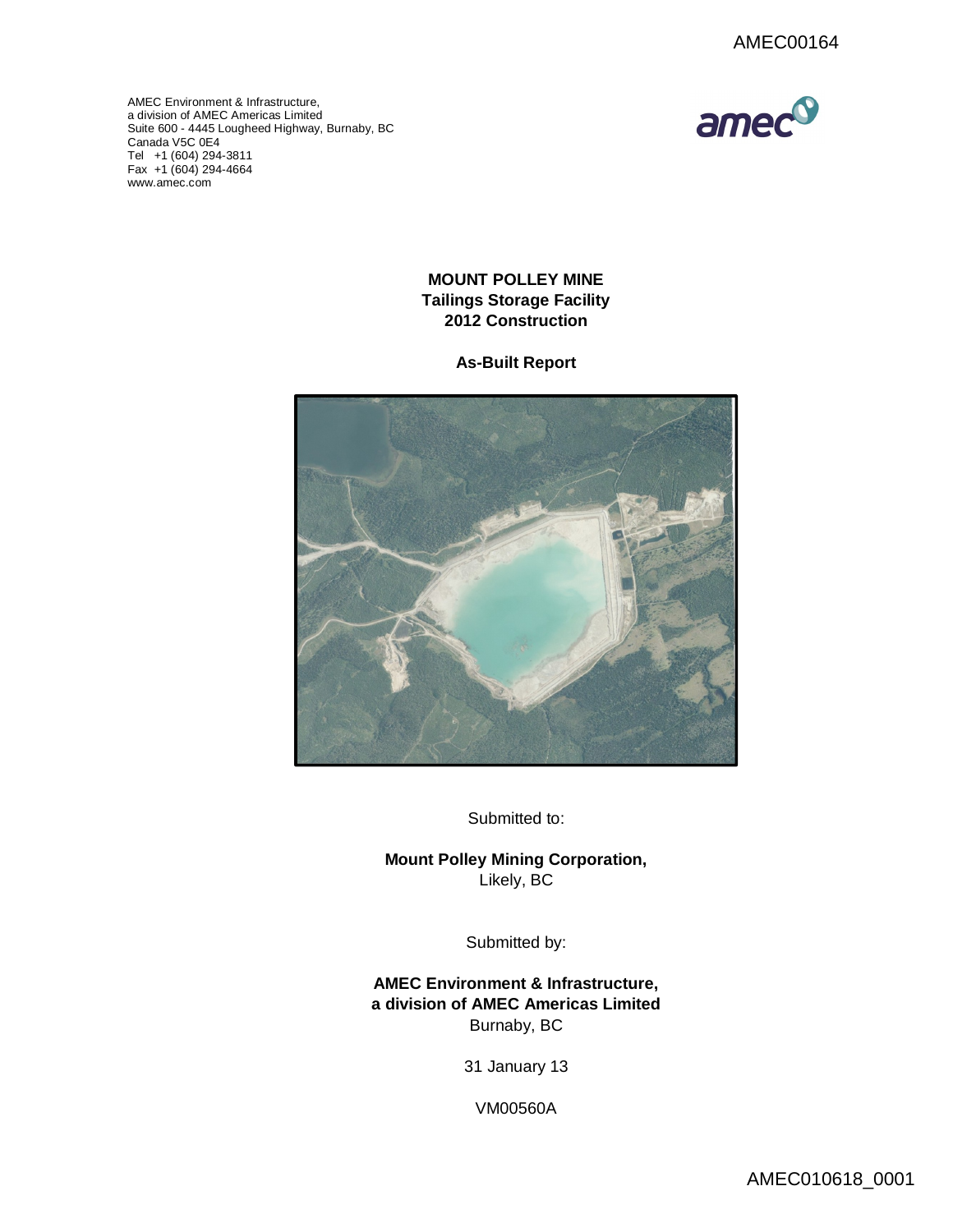

#### **IMPORTANT NOTICE**

This report was prepared exclusively for Mount Polley Mining Corporation by AMEC Environment & Infrastructure, a wholly owned subsidiary of AMEC Americas Limited. The quality of information, conclusions and estimates contained herein is consistent with the level of effort involved in AMEC services and based on: i) information available at the time of preparation, ii) data supplied by outside sources, and iii) the assumptions, conditions and qualifications set forth in this report. This report is intended to be used by Mount Polley Mining Corporation only, subject to the terms and conditions of its contract with AMEC. Any other use of, or reliance on, this report by any third party is at that party's sole risk.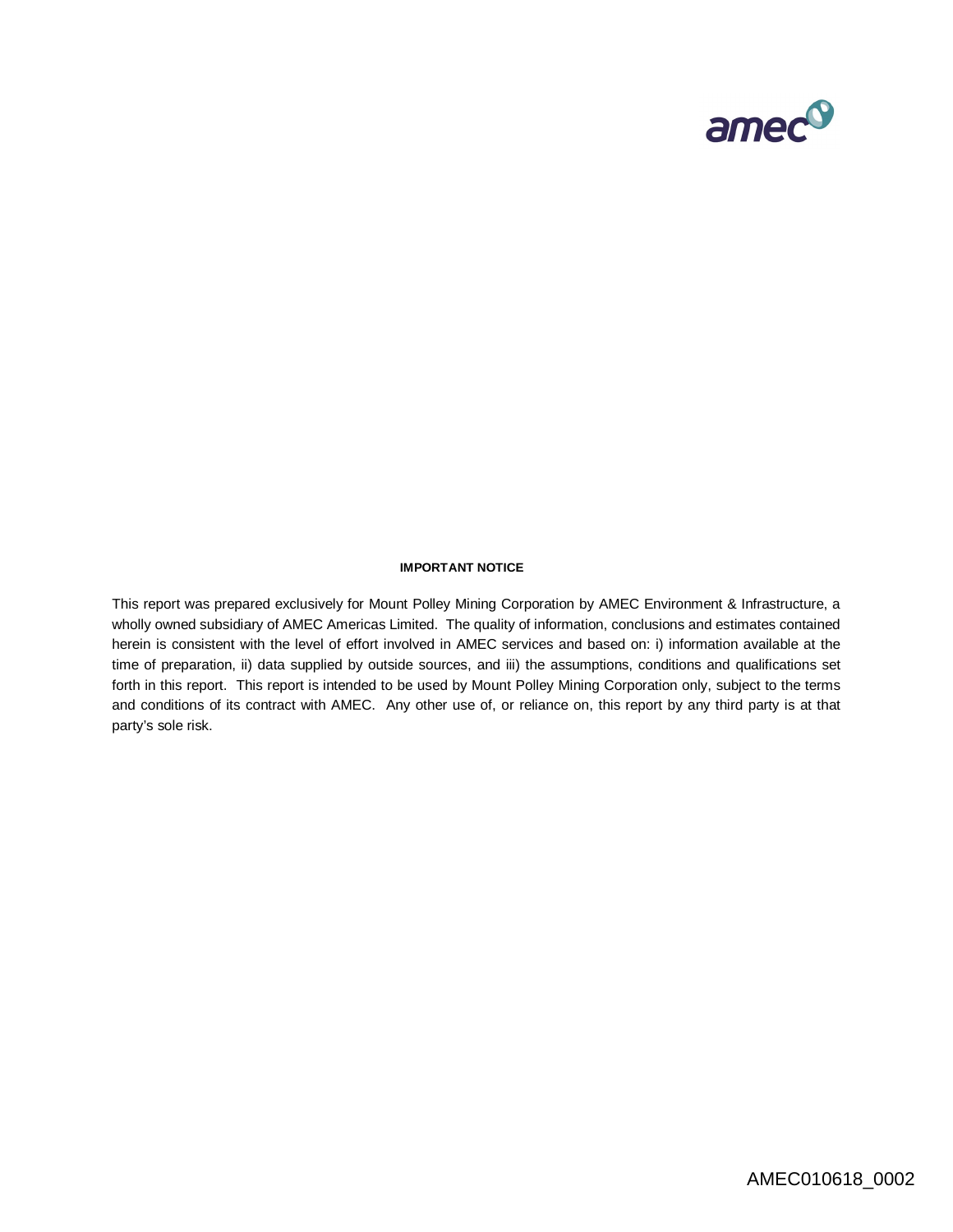

# **TABLE OF CONTENTS**

## Page

| 1.0 |                                                           |       |  |  |
|-----|-----------------------------------------------------------|-------|--|--|
|     | 1.1                                                       |       |  |  |
| 2.0 |                                                           |       |  |  |
|     | 2.1                                                       |       |  |  |
|     | 2.2                                                       |       |  |  |
| 3.0 |                                                           |       |  |  |
|     | 3.1                                                       |       |  |  |
|     | 3.2                                                       |       |  |  |
|     | 3.3                                                       |       |  |  |
|     | 3.4                                                       |       |  |  |
|     | 3.5                                                       |       |  |  |
| 4.0 | 2012 TSF STAGE 8 EMBANKMENT RAISE CONSTRUCTION OVERVIEW 9 |       |  |  |
|     | 4.1                                                       |       |  |  |
|     | 4.2                                                       |       |  |  |
|     | 4.3                                                       |       |  |  |
|     |                                                           | 4.3.1 |  |  |
|     |                                                           | 4.3.2 |  |  |
|     |                                                           | 4.3.3 |  |  |
|     |                                                           | 4.3.4 |  |  |
|     |                                                           | 4.3.5 |  |  |
|     | 4.5                                                       |       |  |  |
|     |                                                           | 4.5.1 |  |  |
|     |                                                           | 4.5.2 |  |  |
|     |                                                           | 4.5.3 |  |  |
|     |                                                           | 4.5.4 |  |  |
|     | 4.6                                                       |       |  |  |
|     | 4.7                                                       |       |  |  |
| 5.0 |                                                           |       |  |  |
|     | 5.1                                                       |       |  |  |
|     | 5.2                                                       |       |  |  |
|     | 5.3                                                       |       |  |  |
|     | 5.4                                                       |       |  |  |
| 6.0 |                                                           |       |  |  |
| 7.0 |                                                           |       |  |  |
|     |                                                           |       |  |  |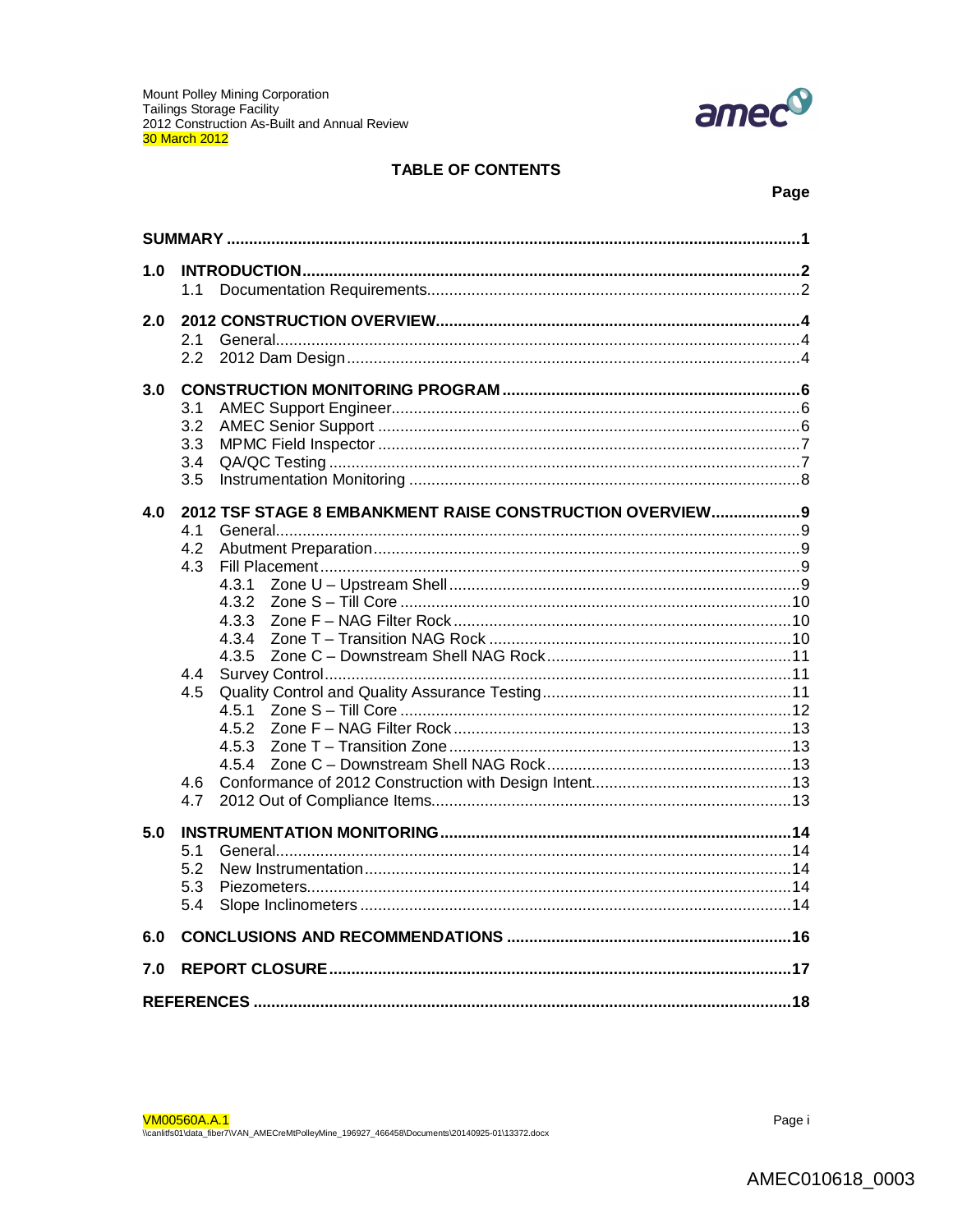

## **TABLE OF CONTENTS**

**Page**

# **LIST OF TABLES**

| Table $3.1$ : | Embankment Material Types and QA/QC Testing Requirements    |
|---------------|-------------------------------------------------------------|
| Table $4.1$ : | TSF Summary of Material Quantities and Laboratory testing12 |

# **LIST OF DRAWINGS**

| 2011AB.01 | Stage 7 Tailings Embankment 2011 As-built General Site Plan                |
|-----------|----------------------------------------------------------------------------|
| 2011AB.02 | Stage 7 Tailings Embankment 2011 As-built Plan View                        |
| 2011AB.03 | <b>Tailings Storage Facility Construction: Notes and Specifications</b>    |
| 2011AB.04 | Stage 7 Main Embankment 2011 As-built Section A (20+60)                    |
| 2011AB.05 | Stage 7 Perimeter Embankment 2011 As-built Section D (39+90)               |
| 2011AB.06 | Stage 7 South Embankment 2011 As-built Section F (7+20)                    |
| 2011AB.07 | <b>Tailings Storage Facility Instrumentation Plan View</b>                 |
| 2011AB.08 | South Embankment Instrumentation Sections F 7+20 & I 11+00                 |
| 2011AB.09 | <b>Main Embankment Instrumentation Section E 17+60</b>                     |
| 2011AB.10 | Main Embankment Instrumentation Section C 18+50                            |
| 2011AB.11 | <b>Main Embankment Instrumentation Section A 20+00</b>                     |
| 2011AB.12 | <b>Main Embankment Instrumentation Section B 22+40</b>                     |
| 2011AB.13 | <b>Main Embankment Instrumentation Section K 24+60</b>                     |
| 2011AB.14 | <b>Perimeter Embankment Instrumentation Section J 32+80</b>                |
| 2011AB.15 | <b>Perimeter Embankment Instrumentation Section H 36+00</b>                |
| 2011AB.16 | <b>Perimeter Embankment Instrumentation Sections D 39+90 &amp; G 44+70</b> |
|           |                                                                            |

### **LIST OF APPENDICES**

APPENDIX A MATERIAL TESTING RESULTS APPENDIX B INSTRUMENTATION PLOTS APPENDIX C 2012 CONSTRUCTION SEASON PHOTOS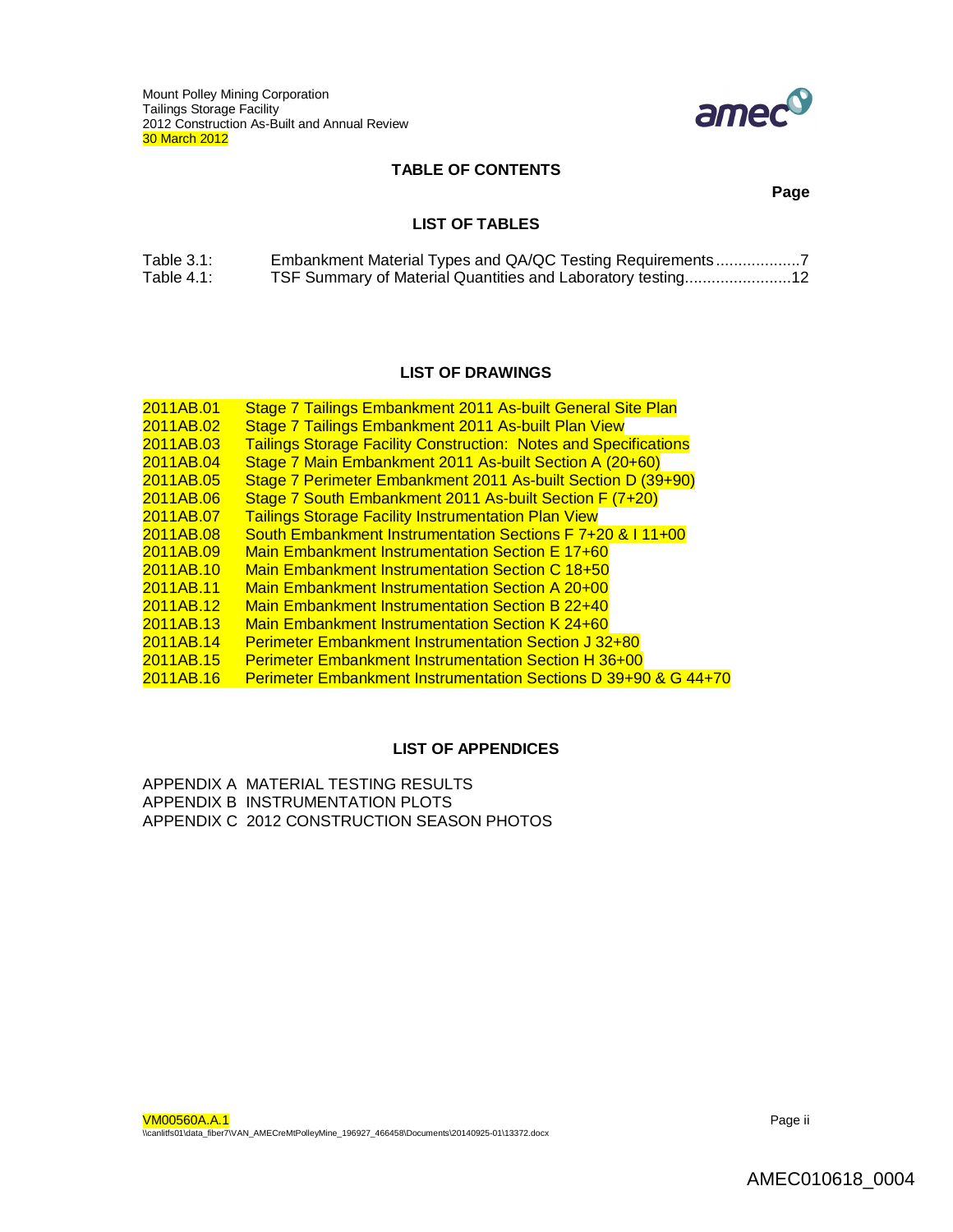

### **SUMMARY**

This report presents the annual review of the operation and performance of the Mount Polley Mine Corporation (MPMC) tailings storage facility (TSF) for 2012. This report has been prepared in accordance with the requirements of the British Columbia Ministry of Energy, Mines and Petroleum Resources (MEMPR), including MEMPR's updated guidelines for Annual Reports, issued 14 February 2003 (as the Ministry of Energy and Mines).

The construction of the Stage 8 raise of the TSF began in early May, in which time an AMEC representative was present on site to observe the beginning of the construction period and to assist with the training of the MPMC responsible for the construction monitoring. Core construction for the 2012 construction period was stopped on October 26.

The 2012, Stage 8 embankment raise consisted of:

- Placement of upstream fill, comprised of sand cells where possible and NAG rock fill where the discharge of tailing was not possible due to insufficient pressure;
- Placement and compaction of core till material;
- Preparation of abutments tie-in on the perimeter and south embankments;
- Placement of filter, transition and NAG shell material as per specification.

In 2012, the TSF till core was completed to a minimum elevation of 963.8 m. Filter and transition material was placed to a minimum elevation of 962.7 m (Perimeter embankment).

Stage 8 originally utilized a modified centerline design to an elevation of 963.5 m. However, mid way through the construction period MPMC requested that the embankment be designed for an elevation of 965 m. To accommodate the request a design change was made from the modified centerline design to a true centerline design.

MPMC performed all related earthwork construction for Zone U (Upstream fill), Zone T (Transition) and Zone C (NAG Rock Shell). Material placement and related earthwork construction for Zone S and Zone F were completed by Peterson Contracting Ltd (Contractor).

MPMC monitored daily construction, issuing daily reports, material sampling, and conducted instrumentation data gathering internally. AMEC reviewed daily reports, performed laboratory test on the provided samples, reviewed provided instrumentation data, and conducted site visits during critical staged of construction and at minimum on a monthly basis.

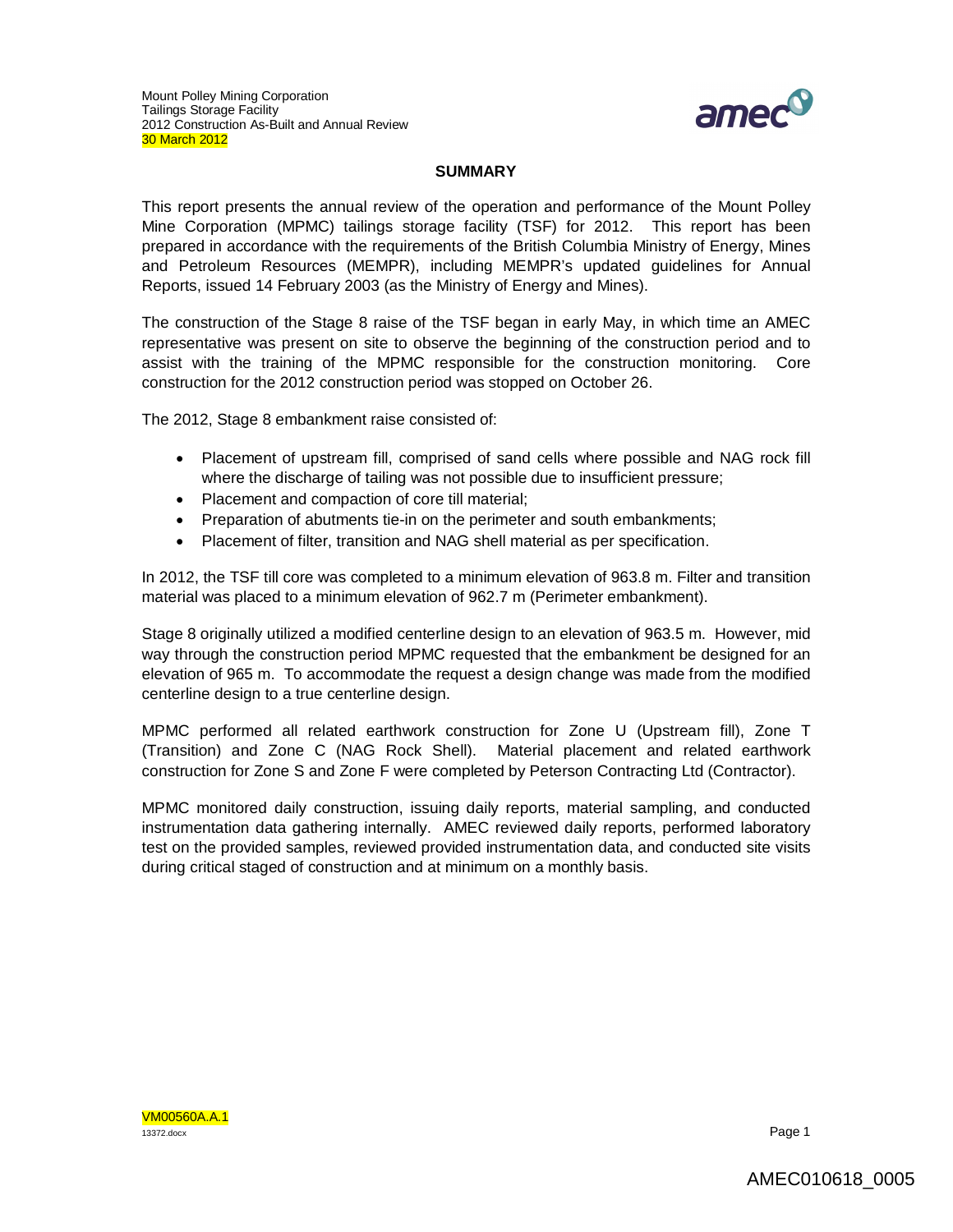

## **1.0 INTRODUCTION**

The Mount Polley Mine is located in central British Columbia, approximately 60 km northeast of Williams Lake. The main access route is via Likely Road. The turnoff to the Mine is located approximately 1.5 km east of Morehead Lake with the Mine located another eleven km to the southeast, along the Bootjack Lake Forest Service Road. The Mount Polley mine commenced production in June 13, 1997. Ore is crushed and processed by selective flotation to produce a copper-gold concentrate. The mill throughput rate is approximately 20,000 tonnes per day (approx. 7.3 million tonnes per year). Mill tailings are discharged as slurry into the Tailings Storage Facility (TSF) located on the south area of the Mine property.

Tailings slurry is conveyed from the Concentrator to the TSF via a tailings discharge pipeline. The tailings are deposited into the impoundment through moveable or fixed spigots on the embankment crest. A floating reclaim pump recycles process water from the supernatant pond in the TSF for use in the mill processing circuit. Sediment ponds and seepage collection ponds are designed to intercept runoff from the surface and seepage from the embankment respectively. Drains, instrumentation and monitoring wells are constructed in and around the TSF to assist in monitoring the performance of the facility.

Drawing 2011AB.01 presents a plan of the as-built condition of the Mount Polley Mine site. **Error! Reference source not found.** shows an aerial view of the site from 2012.

MPMC milled approximately 28 M tonnes of ore between start-up in 1997 and October 2012. The mine entered into care and maintenance status for the period from October 2001 to February 2005, operations re-started in March 2005.

The starter dam for the TSF embankment was constructed in 1996 to a crest elevation of 927.0m. The starter dam was constructed out of a homogeneous compacted till fill. Discharge of the tailings into the impoundment commenced in the summer of 1997. The TSF embankment was raised in subsequent years as follows:

- To elevation 934.0 m in 1997.
- To elevation 936.0 m in 1998.
- To elevation 937.0 m in 1999.
- To elevation 941.0 m in 2000.
- To elevation 942.5 m in 2001.
- To elevation 944.0 m in 2004.
- To elevation 946.0 m in 2005.
- To elevation 949.0 m in 2006.
- To elevation 950.9 m in 2007.
- $\bullet$  To elevation 951.9 m in 2008.
- $\bullet$  To elevation 953.9 m in 2009.
- To elevation 958.0 m in 2010.
- To elevation 960.1 m in 2011.
- To elevation 963.8 m in 2012.

## **1.1 Documentation Requirements**

This report includes the relevant as-built information for 2012 raise. The scope of this report includes the following:

 Description of the 2012 raise design, and design modifications that were implemented during construction;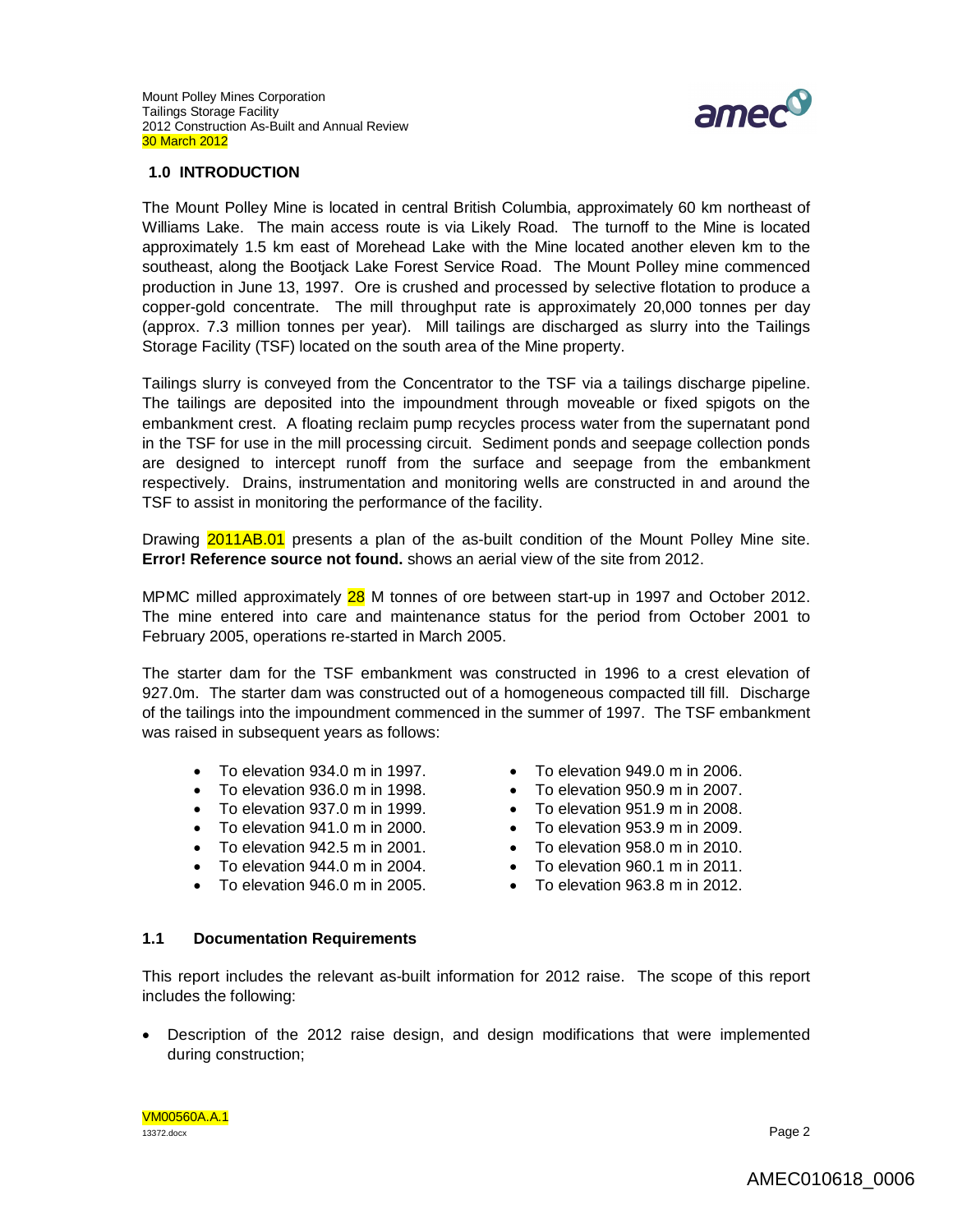

- Description of conditions encountered during construction;
- Inspection reports, field and laboratory test results including sample locations and test standards and/or methodologies;
- Description of the quality assurance and quality control (QA/QC) procedures and results;
- Photographs documenting construction progress and final conditions;
- As-built drawings;
- Confirmation that the 2012 TSF construction was carried out in accordance with the design intent.

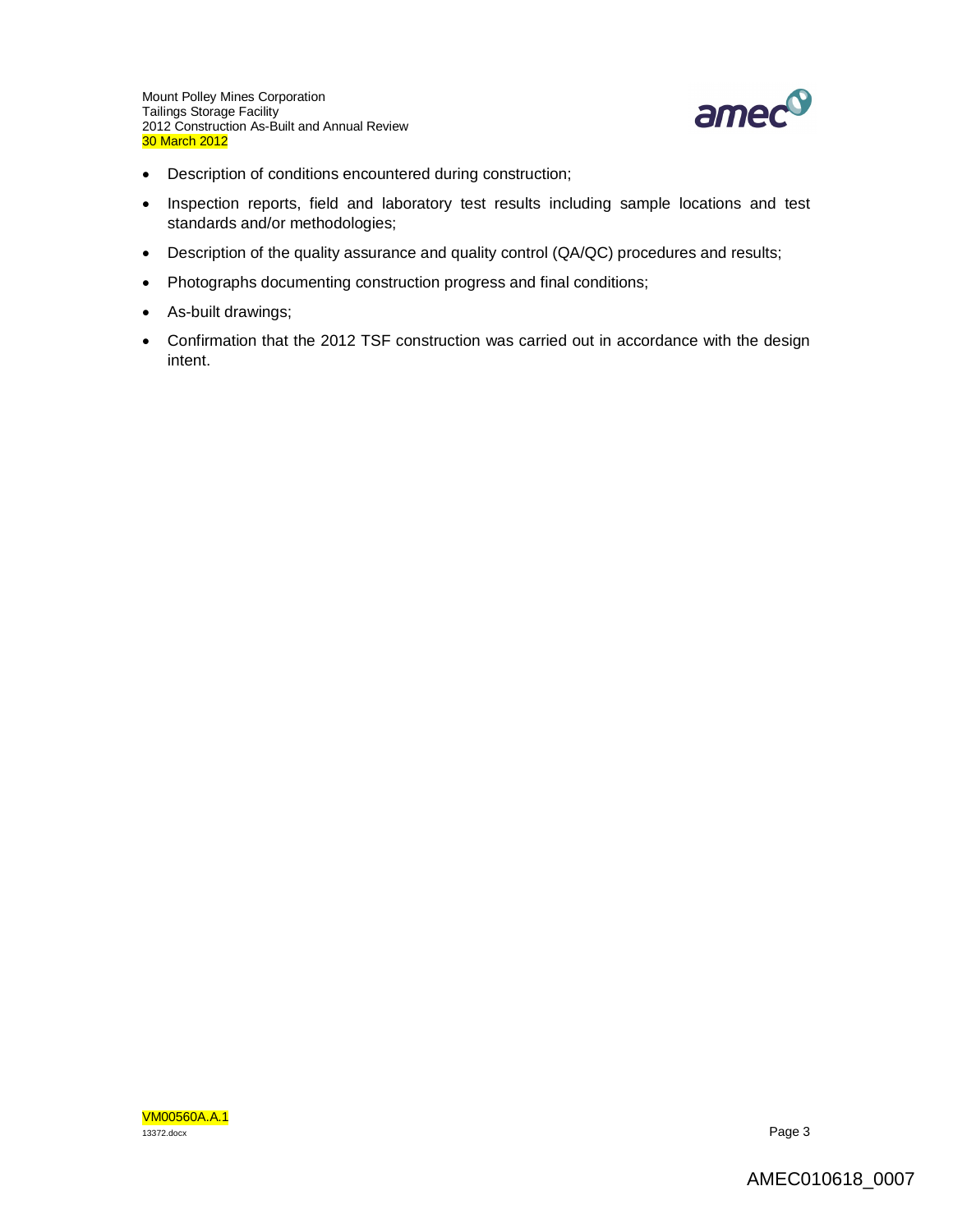

## **2.0 2012 CONSTRUCTION OVERVIEW**

## **2.1 General**

The Mount Polley TSF is comprised of one overall embankment that is approximately 4.5 km in length. The embankment is subdivided into three (3) sections; referred to as the Main Embankment, Perimeter Embankment and South Embankment. Heights vary along the embankment and are approximately 52 m, 34 m, and 24 m for the Main, Perimeter and South embankments respectively. The 2012 Stage 8 raised consisted of an overall height change of approximately 3.7 from an elevation of 960.1 to 963.8 m.

The TSF embankments are zoned earth and rockfill dams. In 2012 MPMC crews and equipment were responsible for the placement of Zone U, Zone T, and Zone C. Placement of Zone S and Zone F was performed by a Contractor. As-built sections of the embankment are shown on Drawings 2011AB.04 through 2011AB.06.

## **2.2 2012 Dam Design**

The drawings appended to this report include design and as-built sections of the TSF embankment current as of the end of 2012. The drawings, in plan view, show the locations of the readout stations for the instrumentation (piezometers, inclinometers), and in section view show the relative placement of the instruments within the embankment and its foundation.

The original 2012 Stage 8 TSF embankment raise design was to an elevation of 963.5 m. In the early summer, due late construction start MPMC requested that the embankment design would be modified to allow for construction of the embankment to an elevation on 965 m. To accommodate MPMC request a design change from a modified centerline design to a true centreline design transitioning at embankment elevation of the 963.5 m.

#### Upstream Fill (Zone U)

- Comprised of tailings or waste rock where tailings placement infeasible;
- Cell construction is to be utilized wherever possible;
- Reworking of the tailings is needed to ensure proper distribution within the cell; and
- NAG/PAG rock fill can be utilized where the tailings placement is not possible.

## Till Core (Zone S)

- Comprises compacted, low hydraulic conductivity till fill;
- Material is to be well graded and as specified in **2011AB.03**;
- Minimum 5.0 m in width;
- Continuous full width overlap between the previous stage 7, stage 8 and stage 8a;
- Placed in maximum of 300 mm thick lifts:
- Compaction of minimum of 95% of maximum density as determined by the Standard Proctor compaction test (ASTM D 698); and
- Periodic sampling from the borrow pit and dam surface to verify suitability of the material.

Filter (Zone F)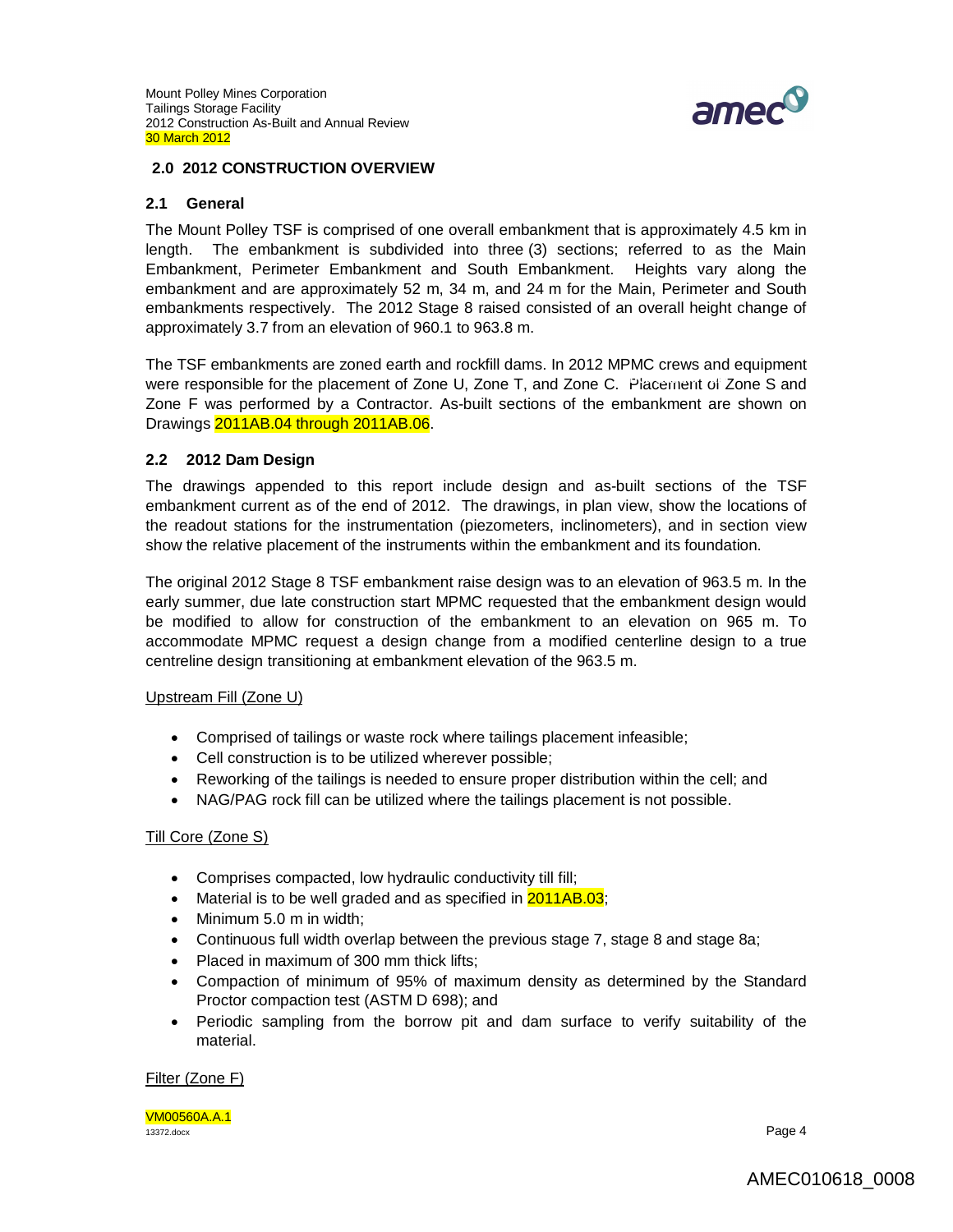

- Comprises well-graded sand and gravel
- Material is to be free draining and as specified in 2011AB.03;
- Minimum 1.8 m in width;
- The transition between new and existing filter material is to be continuous with a minimum of 1.0 m overlap;
- Placed in maximum of 600 mm thick lifts;
- Compacted by a 10 ton vibratory smooth drum;
- Periodic samples are to be collected for laboratory testing.

## Transition (Zone T)

- Comprises relatively fine waste rock
- Material is to be free draining and as specified in 2011AB.03;
- New material is to be placed in maximum of 600 mm thick lifts;
- Minimum 1.8 m in width;
- Compacted by uniform routing of haul trucks and spreading equipment.

## Rock Fill (Zone C)

- Comprises run-of-mine waste rock
- Nominal maximum particle size of 1m;
- Pavement like surface between consecutive layers is to be scarified.

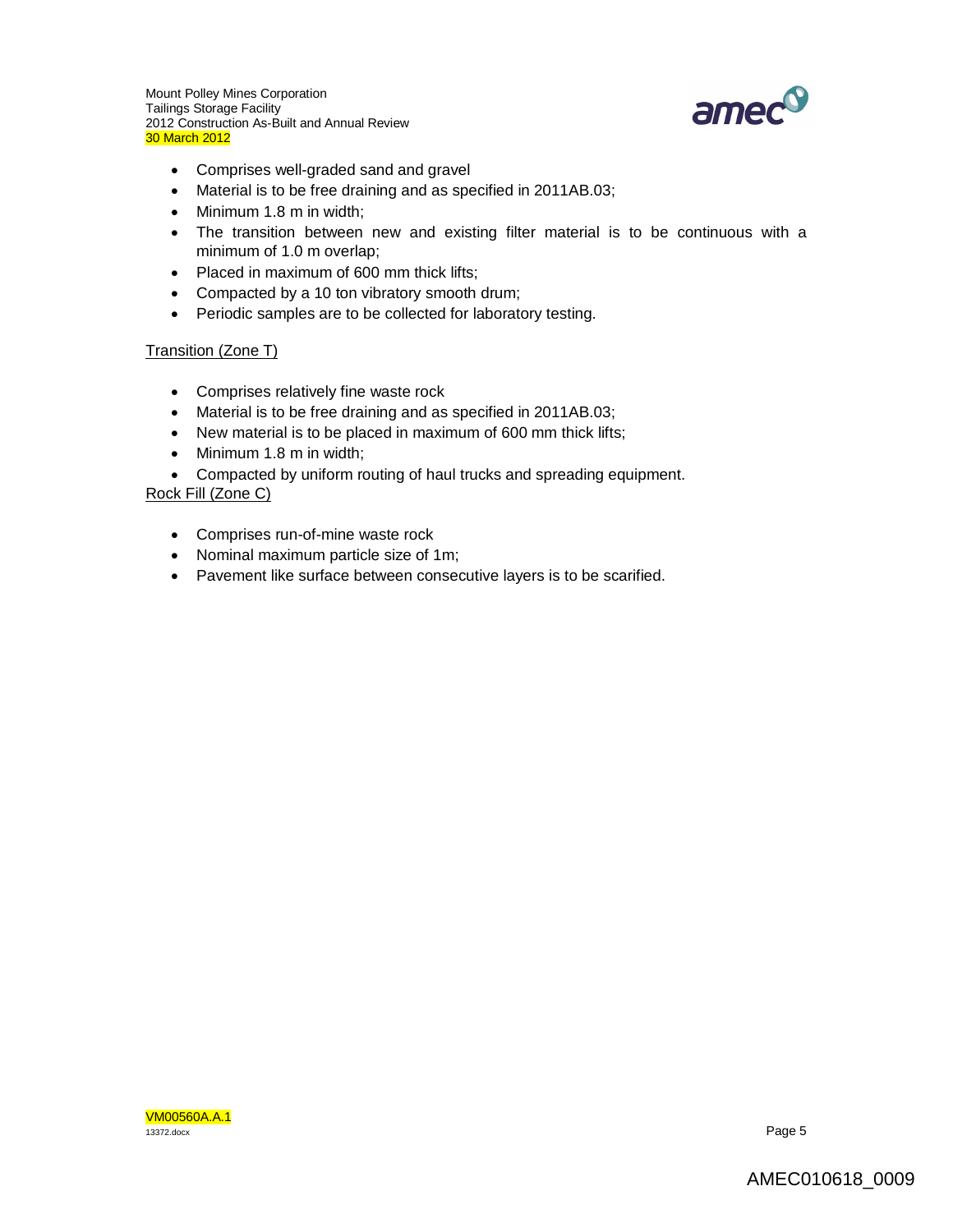

## **3.0 CONSTRUCTION MONITORING PROGRAM**

Construction Monitoring during the 2012 construction season was mainly carried out by MPMC personnel. AMEC's Support Engineer reviewed daily construction records and performed regular site visits to monitor the quality of construction and assess MPMC's monitoring of the construction.

## **3.1 AMEC Support Engineer**

AMEC's Support Engineer provided on-site supervision during the following periods:

- May Site Visit: May 14 to May 17, May 29 to June 1
- June Site Visit: June 25 to June 28
- July Site Visit: July 3 to July 6, July 9 to July 13, July 16 to July 18, July 25 to July 29
- August Site Visit: August 13 to August 15, August 28 to August 29
- September Site Visit: September 20 to September 21
- October Site Visit: October 25

While on site the responsibilities of AMEC's Support Engineer were as follows:

- Monitor, train, and assist MPMC personnel with the requirements of construction monitoring;
- Monitor, sample, and requisition tests of the borrow areas, as required;
- Monitor and perform QA testing of compacted till core soils, as required;
- Review and approval of proposed borrow soils;
- Review and approval of transition and filter material, processing methodology and monitoring practices;
- Monitor and approve the filter trench excavation and preparation;
- Monitor and approve abutment preparation;
- Address any concerns or out-of-compliance situations observed and recorded during construction;
- Carry out the quality control field and laboratory testing;
- Direct the MPMC personnel to address the survey requirements, results, etc.; and
- Meet as required with MPMC to review the construction program.

While in the office the responsibilities of AMEC's Support Engineer were as follows:

- Review daily construction reports submitted by MPMC personnel;
- Review compaction results submitted by MPMC personnel;
- Plot and review instrumentation readings submitted by MPMC personnel;
- Address any concerns or out-of-compliance situations noted by MPMC personnel; and
- Coordinate with MPMC personnel and AMEC's Project Manager/Senior Engineer.

# **3.2 AMEC Senior Support**

AMEC's Senior support Engineers visited site on the following dates:

D. Dufault: August 13/14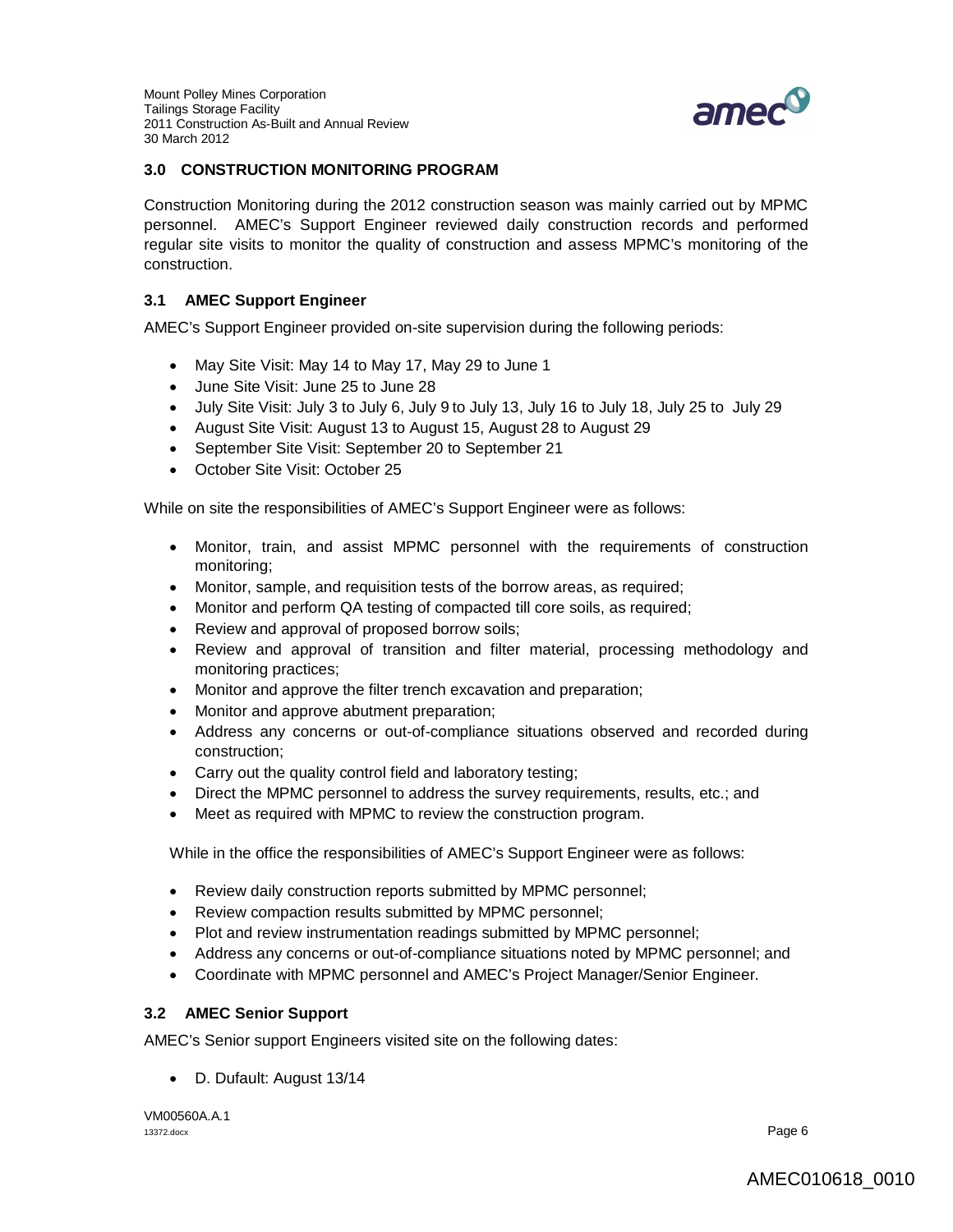Mount Polley Mines Corporation Tailings Storage Facility 2012 Construction As-Built and Annual Review 30 March 2012



## **3.3 MPMC Field Inspector**

MPMC Field Inspectors were responsible for the following:

- Monitor and maintain a photographic record of ongoing construction activities;
- Review borrow pit material to verify material consistency;
- Delineate embankment zones with stakes (every 25 to 50 m);
- Perform QC compaction testing of placed Zone S material (as per material placement specifications);
- Collect material samples for QC laboratory testing;
- Conduct as-built surveys of various zones;
- Prepare and submit daily construction reports;
- Collect and submit instrumentation data; and
- Report out-of-compliance situations to AMEC's Support Engineer.

## **3.4 QA/QC Testing**

A summary of the testing requirements is given in Table 3.1.

## *Table 3.1: Embankment Material Types and QA/QC Testing Requirements*

| <b>MATERIAL</b><br><b>TYPE</b> | <b>ON-SITE TESTING</b>                                                                                                                                                                                                                           | <b>OFF-SITE TESTING</b>                                                                                                                                                                        | <b>SAMPLE COLLECTION SCHEDULE</b>                                                                                                                                                                                                                                                                                      |
|--------------------------------|--------------------------------------------------------------------------------------------------------------------------------------------------------------------------------------------------------------------------------------------------|------------------------------------------------------------------------------------------------------------------------------------------------------------------------------------------------|------------------------------------------------------------------------------------------------------------------------------------------------------------------------------------------------------------------------------------------------------------------------------------------------------------------------|
| Zone $S -$<br><b>Till Core</b> | Source Classification:<br>Visual inspection of borrow material.<br>In-Place Testing:<br>Visual inspection of zone dimension, and<br>material.<br>ND Density Testing (D6938-10)<br>MDI Density Testing (D680-05)<br>Moisture Content (D4318-10)   | Source Classification and In-<br>Place Testing:<br>Proctor (D698-07 / D4718-07)<br>Atterberg (D421-07 / D4318-10)<br>Hydrometer Gradation (D421-07<br>/ D422-07)<br>Sieve Gradation (D6913-09) | Source Classification:<br>One (1) per biweekly per source or<br>one (1) per 10,000 $m^3$ per source<br>In-Place Testing:<br>One (1) per offset biweekly per source<br>or one (1) per 6,500 linear meters per<br>source<br><b>Moisture Content:</b><br>One (1) per 1000 linear meters per lift<br>per day               |
| Zone $F -$<br>Filter           | During Production/Transportation:<br>Wash Sieve Gradation (C117-04 / C136-<br>06)<br>During Placement:<br>Visual inspection of material size,<br>compaction, preparation, and zone<br>dimension.<br>Wash Sieve Gradation (C117-04 / C136-<br>06) | During<br>Production/Transportation:<br>Wash Sieve Gradation (C117-04<br>$/$ C136-06)<br>In-Place Testing:<br>Wash Sieve Gradation (C117-04<br>$/$ C136-06)                                    | During Production/Transportation:<br>One (1) per 5,000 $m^3$ per stockpile<br>A duplicate sample for off-site testing<br>one (1) per stockpile<br>In-Place Testing:<br>One (1) per placement event or one<br>(1) per 2,500 linear meters<br>A duplicate sample for off-site testing<br>one (1) per 4,500 linear meters |
| Zone $T -$<br>Transition       | In-Place Testing:<br>Wash Sieve Gradation (C117-04 / C136-<br>06)<br>Confirmation of waste rock inertness, as<br>required.<br>Visual inspection of material size,<br>compaction, preparation, and zone<br>dimension.                             | In-Place Testing:<br>Wash Sieve Gradation (C117-04<br>$/$ C <sub>136</sub> -06)                                                                                                                | In-Place Testing:<br>One (1) per 5,000 m <sup>3</sup> material placed.<br>A duplicate sample for off-site testing<br>one (1) per 10,000 $m^3$                                                                                                                                                                          |
| Zone $C -$<br>Rockfill         | Confirmation of waste rock inertness, as<br>required.<br>Visual in-place inspection of material<br>size, preparation, and placement.                                                                                                             | Not Applicable                                                                                                                                                                                 | Not Applicable                                                                                                                                                                                                                                                                                                         |

During the 2012 construction season, the testing frequencies as outlined above were generally maintained.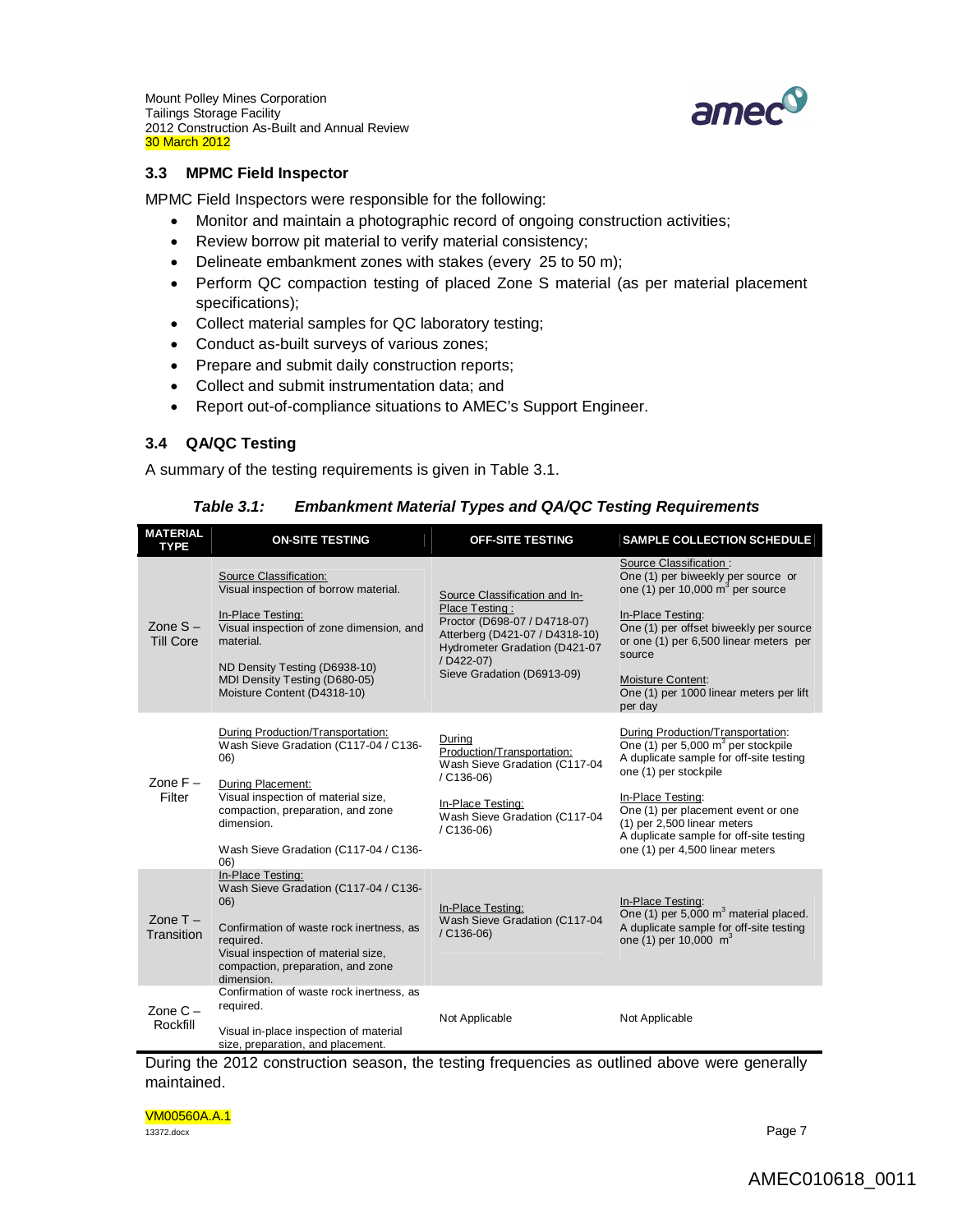

## **3.5 Instrumentation Monitoring**

During the 2012 construction period, MPMC personnel monitored the vibratory wire instrumentation along the embankments generally once every two weeks. Inclinometers were monitored generally every two weeks during the 2012 construction period; inclinometer readings were offset a week from the piezometer readings.

For the period prior and after the 2012 construction period through the end of 2012, the recommended month readings of the instrumentation maintained.

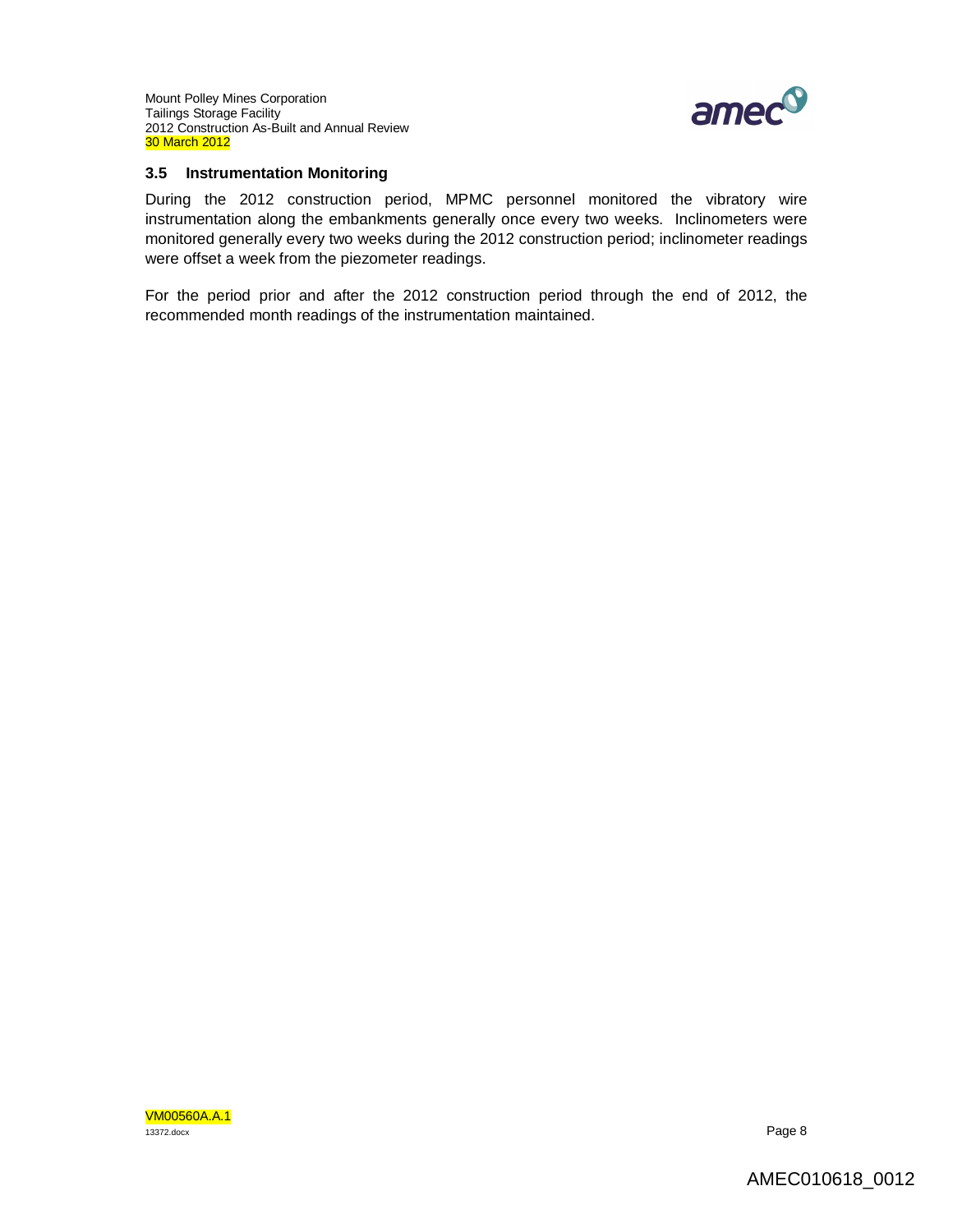

## **4.0 2012 TSF STAGE 8 EMBANKMENT RAISE CONSTRUCTION OVERVIEW**

#### **4.1 General**

Construction of the Stage 8 raise entailed a raise of approximately 3.7 m from approximate El. 960.1 m to El. 963.8 m. Till core construction period took place between May 14 and October 26, 2012. This section provides a brief summary of the 2012 construction activities for the TSF. Drawings AB2011.04 through AB2011.06 show the plan view and as built sections of the embankment in relation to the design. A selection of photographs showing various stages of the 2012 TSF construction are presented in Appendix C.

## **4.2 Abutment Preparation**

To accommodate the 2012 embankment raise, the south and perimeter abutments were extended. Abutment preparation was conducted as follows:

- Bulk removal of overburden (including previously placed waste rock fill) by MPMC personnel and equipment.
- Test pits were conducted to confirm that a minimum of 2 m of till was present beneath the embankment core. The test pits were located upstream and downstream of the core limits such that the existing soils found under the till core contact were not compromised. Bedrock was not encountered in any of the test pits.
- To accommodate a drainage trench detail implemented in past raises, aligned along the toe of the dam, a ditch approximately 0.6 to 1.0 m in depth and 2.0 m in width was excavated along the Perimeter and on the South Embankments downstream of the abutment core extensions. On the South Embankment the corrugated drainage pipe extended and placed at the base of the trench. The trenches were than backfilled with filter material (Zone F).
- Prior to placement of the drainage blanket the exposed native abutment material was proof-rolled with a 10 ton vibratory smooth drum compactor.
- The drainage blanket was placed to the full extents of the embankment shell. The blanket consisted of a 0.6 m thick lift of Zone F material.

## **4.3 Fill Placement**

## **4.3.1 Zone U – Upstream Shell**

The upstream shell was constructed of end of pipe spigotted tailings utilizing cells, reworked with a dozer, and shaped with the aid of en excavator; the majority of this work was carried out without AMEC supervision. Where the tailings could not be used for shell construction due to pipeline and pumping limitations, NAG waste rock was used. This occurred along the central portion of the Main Embankment between Corner 2 and Corner 3. In addition due to poor tailings grain size distribution the perimeter embankment was also built up and intermixed with NAG waste rock. The NAG was transported by haul truck and placed/shaped by excavators and dozers. Prior to 2012 Zone S placement, AMEC's Support Engineer inspected the NAG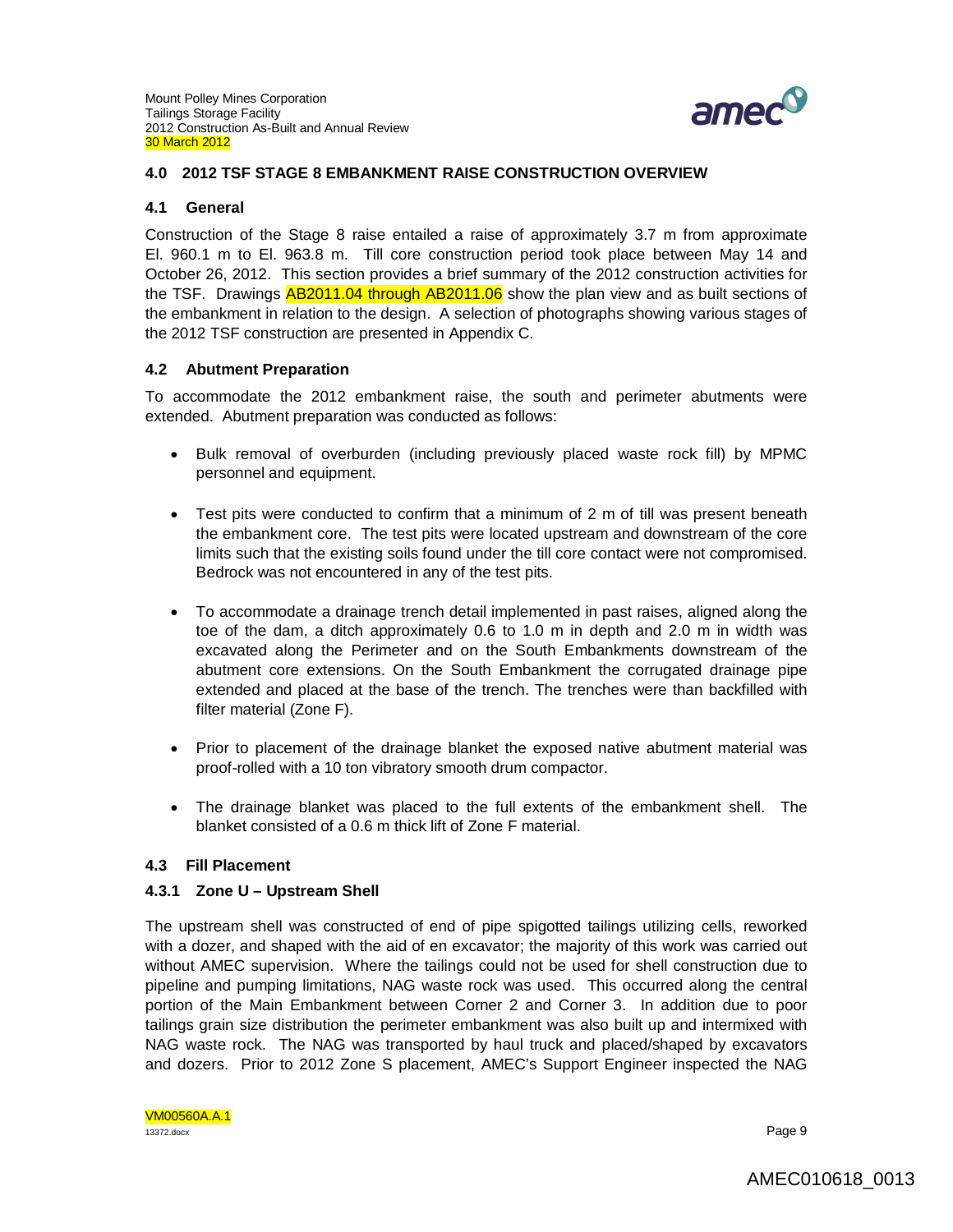

waste rock to ensure that large boulders (diameter  $> 1$  m) were not placed near the Zone U/Zone S interface.

## **4.3.2 Zone S – Till Core**

The placement of Zone S material was performed by the Contractor and generally was executed as follows:

- Prior to placement of the first lift of till core for the 2012 raise the existing Zone S/abutments were prepared by proof-rolling with a 10 ton vibratory smooth drum roller. Areas that were noted to be soft or affected by the frost were removed and replaced with approved Zone S material.
- The top 0.1 m of the prepared surface was scarified with the aid of a dozer/grader, to promote good bonding between successive lifts.
- The surface was moisture conditioned as required to further promote proper bonding of successive till lifts.
- The till was placed in 0.3 m thick lifts via rock trucks, and was spread with the aid of a dozer.
- Compaction was achieved by a 10 ton smooth drum vibratory compactor, with occasional haul traffic.
- On average, for every two (2) to three (3) lifts placed, the downstream face of the till was trimmed and shaped by an excavator to maintain design lines. The extra width trimmed was required to ensure that the full design width of till was compacted.

# **4.3.3 Zone F – NAG Filter Rock**

The material utilized for Zone F was crushed on site and stockpiled around the embankment for rehandling during placement within the dam. Haul trucks were used to stock pile and transport the material to the TSF embankment. Refer to Drawing 2011.02 for stock pile locations used during the 2012 construction.

Prior to placement of Zone F material, the previously placed filter material was exposed to ensure vertical continuity of the filter. This was carried out by excavator as part of the trimming process for the core. The filter material was placed on the embankment by the Contractor in 0.6 m lifts. The material was transported by dump trucks and spread/shaped with the aid of excavator, grader, and a loader.

The placed Zone F material was compacted in conjunction with Zone T material, by 10 ton smooth drum compactor and haul truck trafficking.

## **4.3.4 Zone T – Transition NAG Rock**

The material utilized for Zone T was crushed on site and transported to the embankment on as needed basis along the entire length of the embankment. Zone T material was hauled by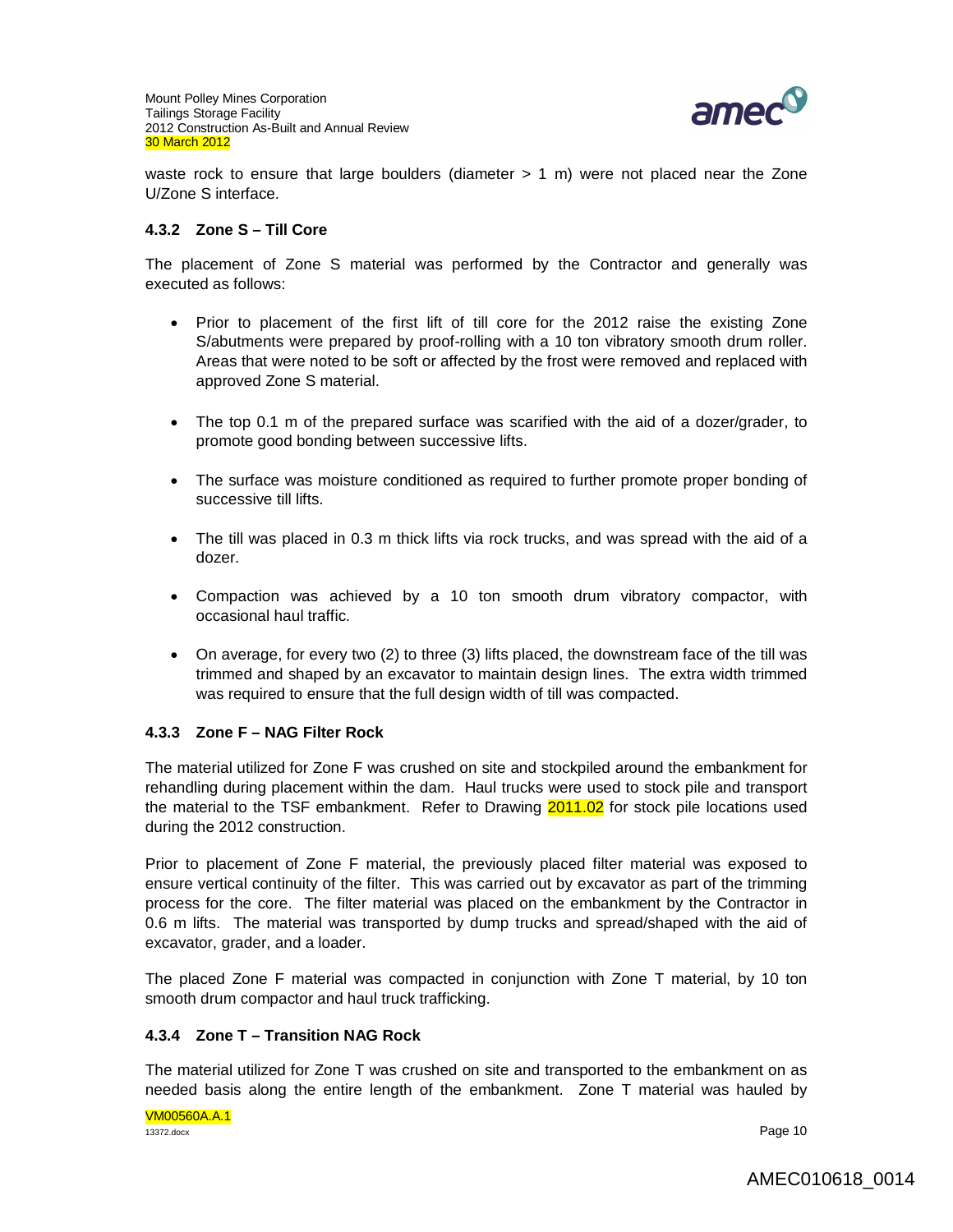

MPMC and placed by MPMC in 0.6 m to 1.2 m thick lifts with the aid of a loader and grader. Prior to placement of the Zone T material, the interface between the different lifts was exposed or/and scarified to remove any pavement like surfaces.

The compaction of the transition material was achieved with a 10 ton smooth drum compactor and haul truck trafficking.

# **4.3.5 Zone C – Downstream Shell NAG Rock**

Zone C material was placed by MPMC. Prior to placement, where pavement like surfaces had developed the surface was scarified with the aid of grader/dozer, to avoid continuous, low hydraulic conductivity zones within the rockfill shell, and thus promote downward drainage through the rockfill. The NAG rock was transported from active mining areas to the embankment via haul truck and placed and spread by dozers.

## **4.4 Survey Control**

Survey control requirements for the 2012 raise of the TSF included the following:

- Staking out the upstream and downstream of the Zone S; the stakes were generally Placed every 25 to 50 m along the entire length of the embankment;
- Maintaining the downstream crest stationing during embankment construction;
- Verifying that a 5 m width was maintained during construction;
- Establishing and verifying the Zone F/T transition line for placement of Zone T material;
- Confirming that the minimum width of Zone F and Zone T were achieved by conducting spot checks;
- Survey pick-up of the locations of in-situ density tests;
- Collecting and storing data as required for the as-built record; and
- Providing location and elevation data as required by the AMEC Support Engineer.

# **4.5 Quality Control and Quality Assurance Testing**

QA/QC testing of the fills used in the construction of the embankment involved on-site and offsite tests. On-site testing was restricted due to the limited availability of the on-site laboratory. The results of these tests are presented in Appendix A.

A summary of the quantities of each different material type and the number and types of tests performed on the fills is provided in Table 4.1.

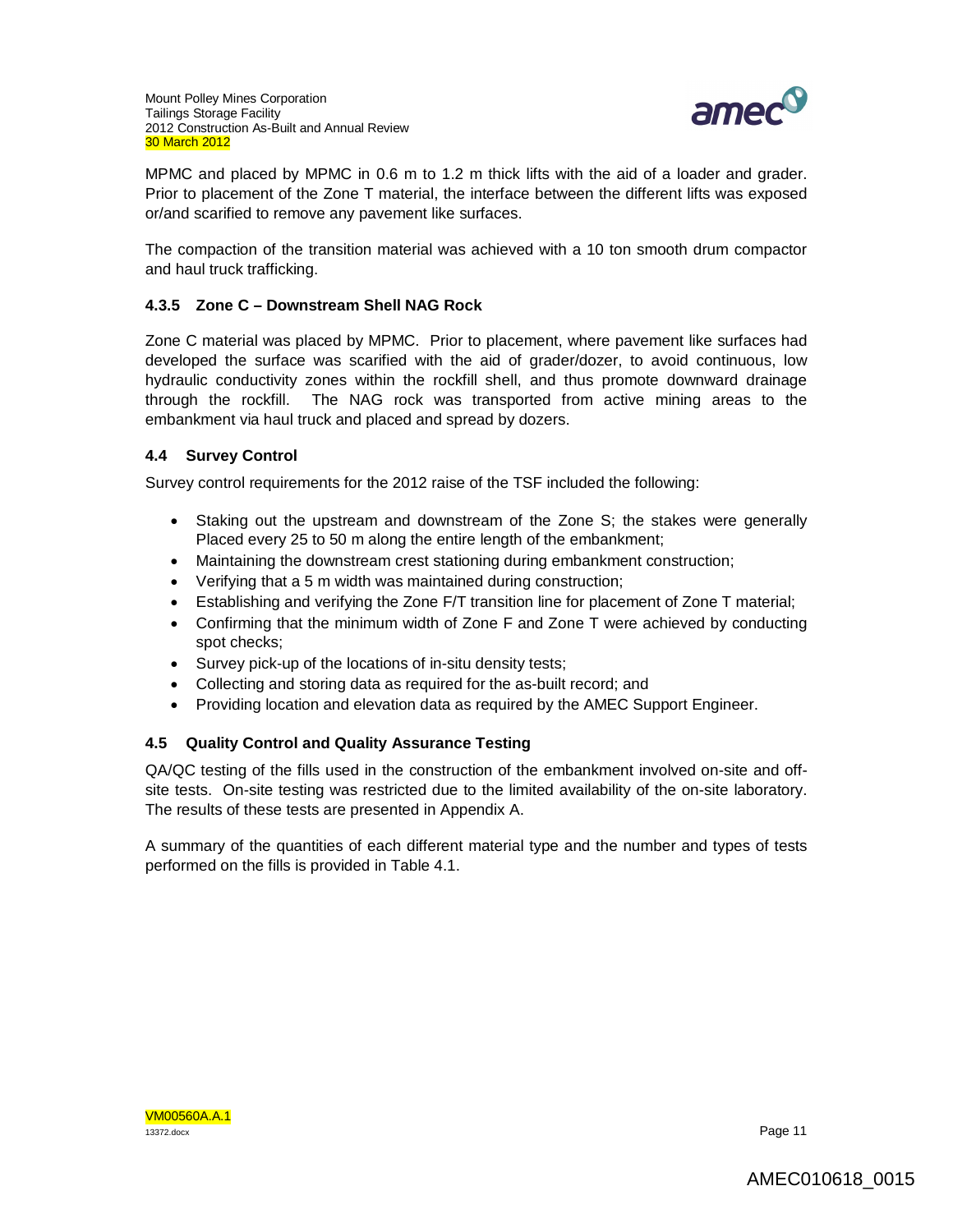

| <b>Material Type</b>                    | <b>Source Of Material</b>                   | Volume<br>Placed $(m^3)$ | <b>QA/QC Tests Performed</b>                                                                                                                         |  |  |
|-----------------------------------------|---------------------------------------------|--------------------------|------------------------------------------------------------------------------------------------------------------------------------------------------|--|--|
| Zone $C -$ Downstream<br>Shell NAG Rock | Springer Pit (ROM)*                         |                          | Visual                                                                                                                                               |  |  |
| Zone T - Transition NAG<br>Rock         | <b>Springer Pit (Road Crush</b><br>product) |                          | 2 gradations (MPMC)<br>1 Gradations (AMEC)                                                                                                           |  |  |
| Zone F - NAG Filter<br>Rock             | <b>Springer Pit (Filter Crush)</b>          |                          | 11 Gradations (MPMC)<br>4 Gradations (AMEC)                                                                                                          |  |  |
| Zone S - Till Core                      | Perimeter Borrow                            | 0                        | 15 Proctor<br>18 Gradation<br>18 Atterberg limits<br>20 QA ND field density (AMEC)<br>778 QC ND field density (MPMC)<br>36 Laboratory Moisture tests |  |  |
|                                         | <b>Total Fill Volume Placed</b>             | 283,350                  |                                                                                                                                                      |  |  |

| <b>Table 4.1:</b> | TSF Summary of Material Quantities and Laboratory testing |  |  |  |  |  |
|-------------------|-----------------------------------------------------------|--|--|--|--|--|
|-------------------|-----------------------------------------------------------|--|--|--|--|--|

\*Run of mine material (no processing required)

## **4.5.1 Zone S – Till Core**

During the 2012 construction season, the perimeter borrow pit located downstream of the Perimeter Embankment between Corner 1 and Corner 1.5 was utilized for core construction. The locations of the borrow pit is shown on Drawing 2011AB.02. Till material found in the borrow pit was generally consistent, within the specification and was classified as a low plastic Silt, sandy, some clay with some to trace gravel. A glaciolacustrine deposit was noted in some areas of the borrow pit. The glaciolacustrine unit was found interbedded within the till.

When tested the glaciolacustrine meets the core material specification, however due to the poor workability of the material, this material was avoided or intermixed with till in a ratio of 1 part glaciolacustrine and 2 parts till.

Prior to the 2012 construction period MPMC acquired a nuclear densometer. The in-situ density and moisture content of the compacted till were determined by a nuclear densometer (ASTM D6938-10, ND). Where field test results indicated that the specified 95% Standard Proctor Maximum Dry Density (SPMDD) was not achieved, the area was re-compacted until satisfactory test results were achieved. Samples of till were also collected and periodically sent to AMEC's Prince George lab facility for geotechnical index testing. Additional detail regarding the QC/QA tests was presented in Table 3.1 with testing results presented in Appendix A.

The SPMDD value used in the field was chosen based on the first SPMDD (2094 kg/m<sup>3</sup>) lab results for the 2012 construction season and/or based on visual classification of the soil and/or based on the moisture content and/or the results of field scale test compactions and/or updated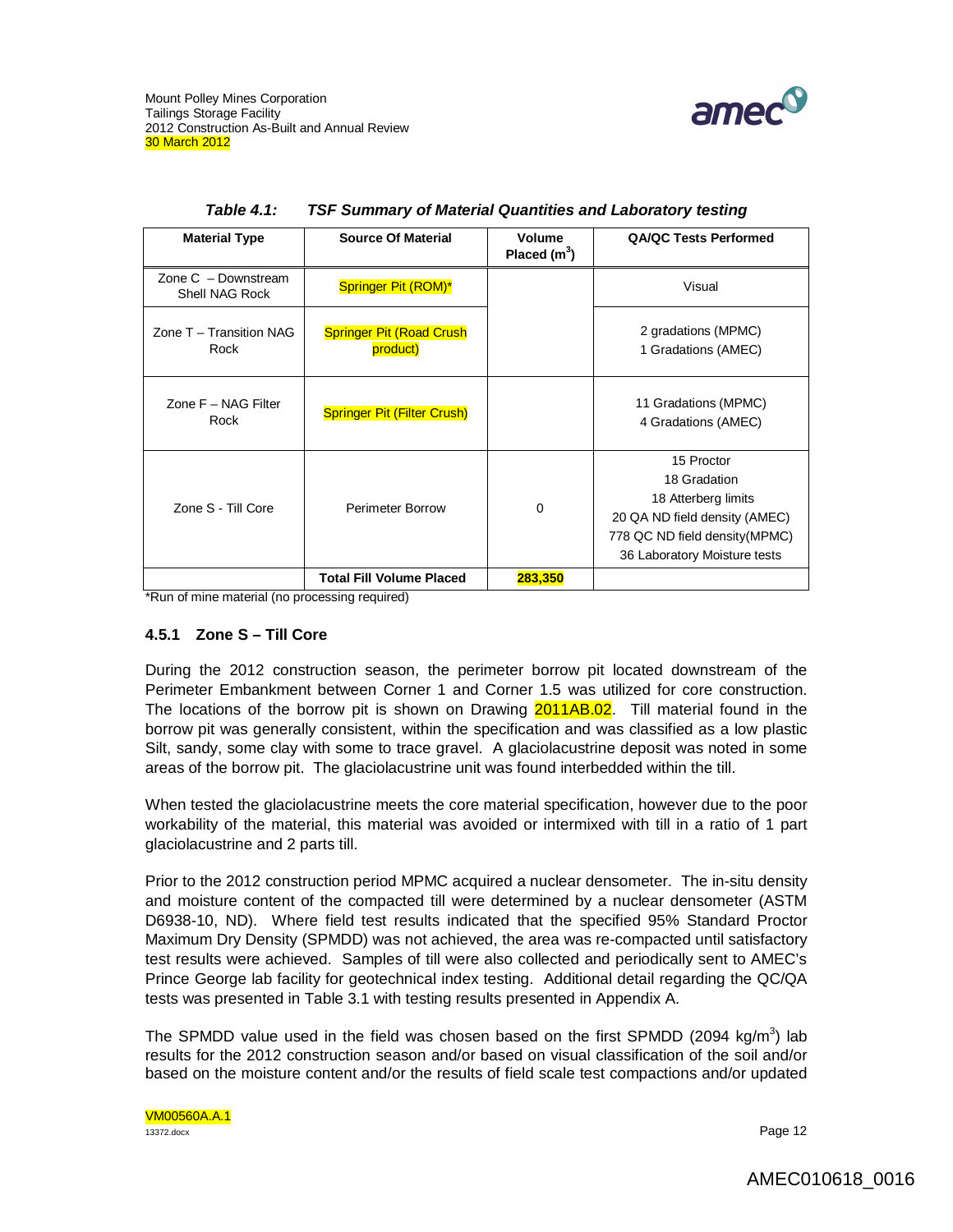

SPMDD results, whichever was most appropriate. The average of the SPMDD lab results over the 2012 construction season was 2055 kg/m<sup>3</sup>.

In general, the fills achieved 95% SPMDD even when a conservative SPMDD reference value was used, due to the compactive effort applied by occasional construction traffic and compaction equipment. Each test result was recorded and entered into a spreadsheet. Plots of the test results were prepared and are presented in Appendix A.

## **4.5.2 Zone F – NAG Filter Rock**

Filter Zone F was produced by running run-of-mine NAG waste rock through the mill crusher. The processed material was fairly consistent and was slightly coarse at the bottom end but was deemed acceptable. Samples of this material were collected and are presented in Appendix A.

## **4.5.3 Zone T – Transition Zone**

Transition Zone T was produced by running run-of-mine NAG waste rock through the mill crusher. Samples of this material were collected and are presented in Appendix A.

## **4.5.4 Zone C – Downstream Shell NAG Rock**

Downstream Shell Zone C rockfill was visually checked to ensure filter compatibility with the upstream adjacent Zone T material. Standard practice of placing excessively coarse material towards the downstream limit of the fill was adhered to and the Zone C material placed was deemed acceptable.

# **4.6 Conformance of 2012 Construction with Design Intent**

Based on AMEC's observations of the construction, review of reports prepared by MPMC when AMEC was not on site, and the QA/QC records, the 2012 Stage 8/Stage 8a raise of the dams was carried out in conformance with design intent.

# **4.7 2012 Out of Compliance Items**

Items listed below are currently out of compliance, however do not pose any immediate concern, and are to be corrected prior or at the beginning of the 2013 construction season.

- Zone F and Zone T (962.7 m) are approximately 1 m lower in elevation compared to the Zone S (963.8 m). The filtration zones (Zone F and T) are required to be at a higher elevation relative to the tailings/pond level. MPMC is to monitor the elevation of the tailings during the winter and early spring and add raise the level of the filtration zones as needed and prior to 2013 construction of the till core by trenching in the material.
- The width of the core till was noted to be less than the minimum 5 m, in the last 1 to 2 lifts, along multiple sections of the embankment. MPMC was informed of this out of complicate item, and prior to placement of the first lift of the 2013 construction season, this the core till is to be trenched in on the upstream site of the dam.

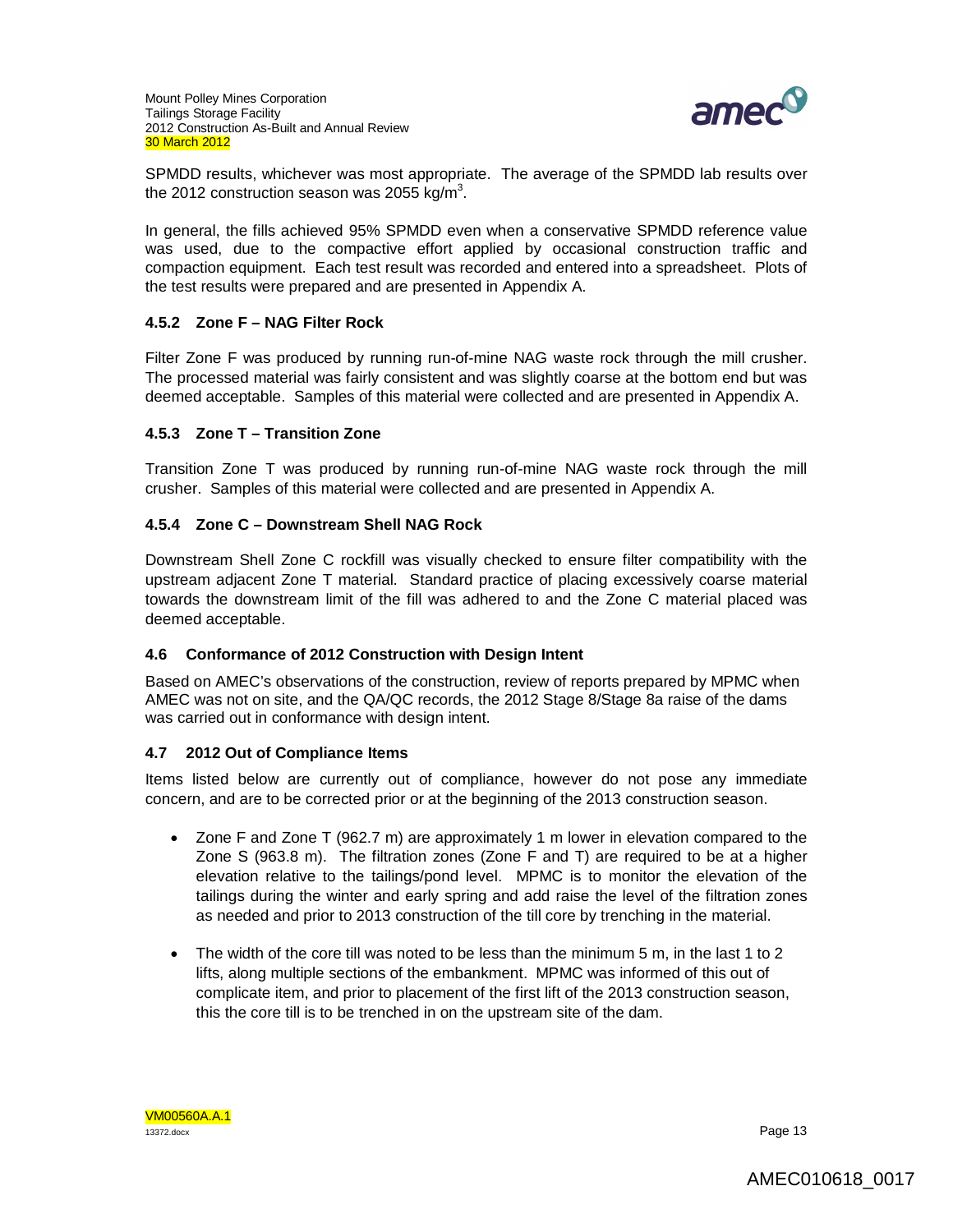

## **5.0 INSTRUMENTATION MONITORING**

### **5.1 General**

The piezometric data organized by planes is presented in Appendix B

#### **5.2 New Instrumentation**

In 2012, a site investigation program was conducted and two (2) additional slope inclinometers along the downstream side of the perimeter embankment were added. The new slope inclinometers were added due to the existing slope inclinometer installed during the 2011 showing a compression failure. The new slope inclinometers are scheduled to be initialized in early 2013.

## **5.3 Piezometers**

In 2012 the piezometers indicated the following general trends for the TSF embankment:

 Vibrating Wires along the Plane H have been destroyed. MPMC reported that a section of the upstream fill failed and the vibrating station sluffed into the tailing pond. The two (2) lost vibrating wires were measuring pore pressure in the tailing and upstream fill, and are currently not scheduled to be replaced.

Pore pressures in foundation soils in and around the TSF embankment were noted as stable with minor fluctuations, except for A19, D1 and J1. A19 and J1 were installed in the late 2011 during the 2011 instrumentation program and thus might be still stabilizing. A19 is the only vibrating wire in the foundation soils that is showing an increase and as it is the deepest installed vibrating wire it might need a longer period of time to stability. A similar justification can be said for J1, however as it is the only vibrating wire in the area in late 2012 a slope indicator was installed in that vicinity. D1 is continuing to show an upward phreatic surface increase, the second slope inclinometer was installed in this vicinity.

- Pore pressures in the till core are found to be stable, with a slightly increasing trend in response to the rising pond level.
- Pore pressures in filter and drains remained mainly level without any major increases.
- Pore pressures in the tailings and upstream fill experienced an upwards trend in response to the rising pond level. Piezometers installed at a lower elevation within the upstream tailings experienced lower response relative to the piezometers near the pond elevation, likely the result of proximity to the upstream under-drainage system.

## **5.4 Slope Inclinometers**

In general, in 2012, the inclinometers indicated the following trends for the TSF embankment:

 SI01-02 showed an approximately 4-5 mm displacement in the A Axis over the course of the entire year. This movement rate as remained consistent more or less over the last 5 years. The observed displacement is well within tolerable limits.

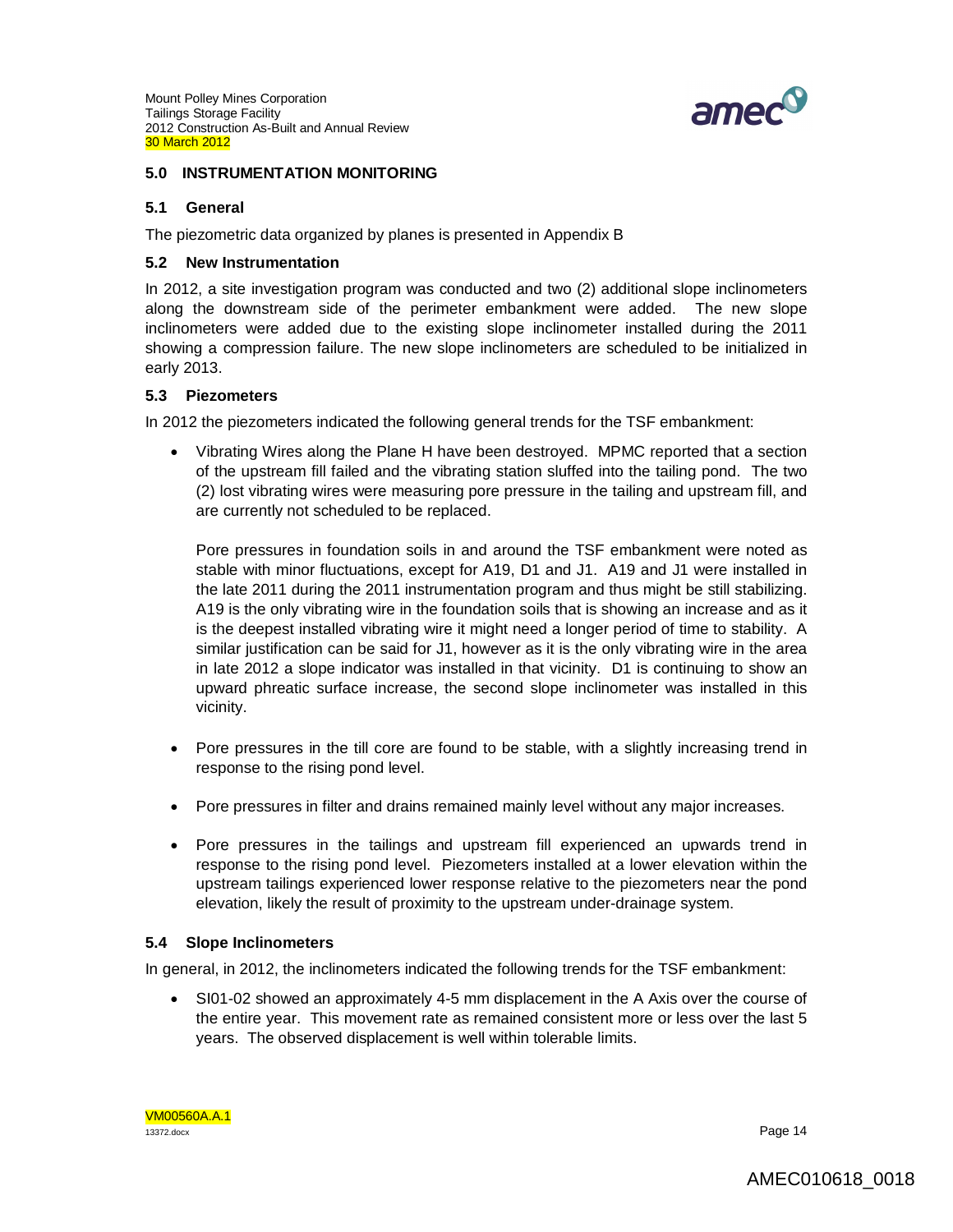

- SI06-03 showed an approximate 2-3 mm displacement in the A Axis over the course of the entire year. These movements are well within tolerable limits.
- No notable displacement has been noted on SI06-01, SI06-02, SI11-01, and SI11-02.
- SI11-04 has to date indicated displacement suggestive of compression rather than lateral displacement. Such a pattern of displacement sometimes occurs as a result of the installation process. Although it appeared that the compression displacement stabilized for several readings the last reading taken in early December appears to indicate the continual compression displacement.

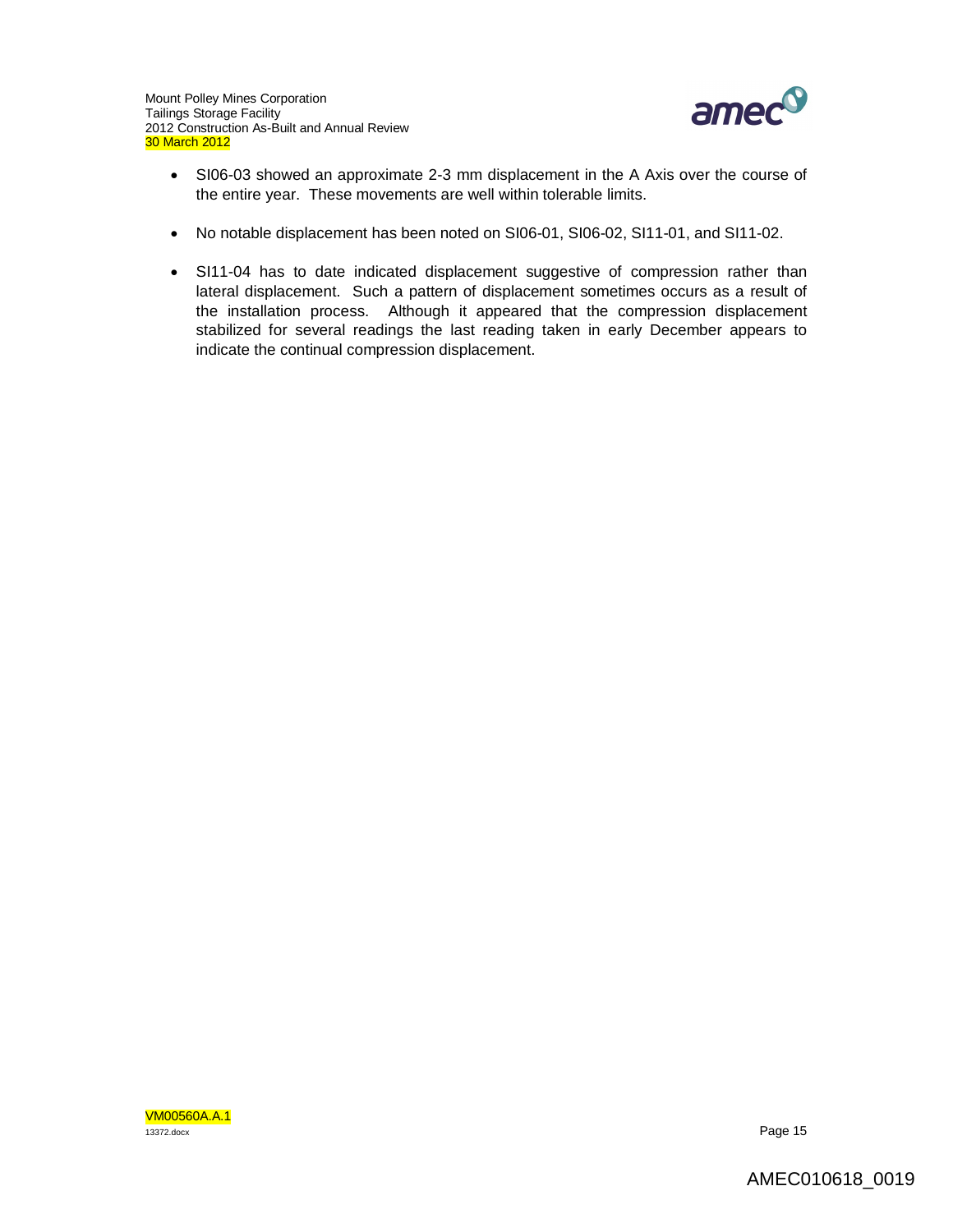

## **6.0 CONCLUSIONS AND RECOMMENDATIONS**

Conclusions drawn on the basis of this annual review and as-built report are as follows:

- 1. The TSF embankment was raised to a minimum crest elevation (till core) of 963.8 m and (filter and transition) of 962.7 m in 2012.
- 2. At 963.5 m the embankment design change occurred from a modified centerline design to a true centerline design.
- 3. The 2012 raise of the TSF embankment was carried out in conformance with design intent.
- 4. Monitoring of the TSF embankment via instrumentation and visual inspections indicated the following:
	- a. Surveys of inclinometers within the downstream shell of the dam indicate that movements are minor and well within tolerable limits.
	- b. Foundation pore pressures have been stable.
	- c. Pore pressures in the till fill of the dam have increased slightly due to the pore pressure increase of the tailings.
	- d. The TSF embankment is performing in accordance with its design intent.

Recommendations made on the basis of this annual review are as follows:

- 1. Complication of the downstream transition material to en elevation of 963.8 m prior to 2013 construction period.
- 2. Trenching in the till core, where required to meet the 5 m minimum width design, of 1 to 2 lifts on the upstream side.
- 3. Continue to monitor the instrumentation and initialize newly installed 2012 slope indicators prior to 2013 construction season.

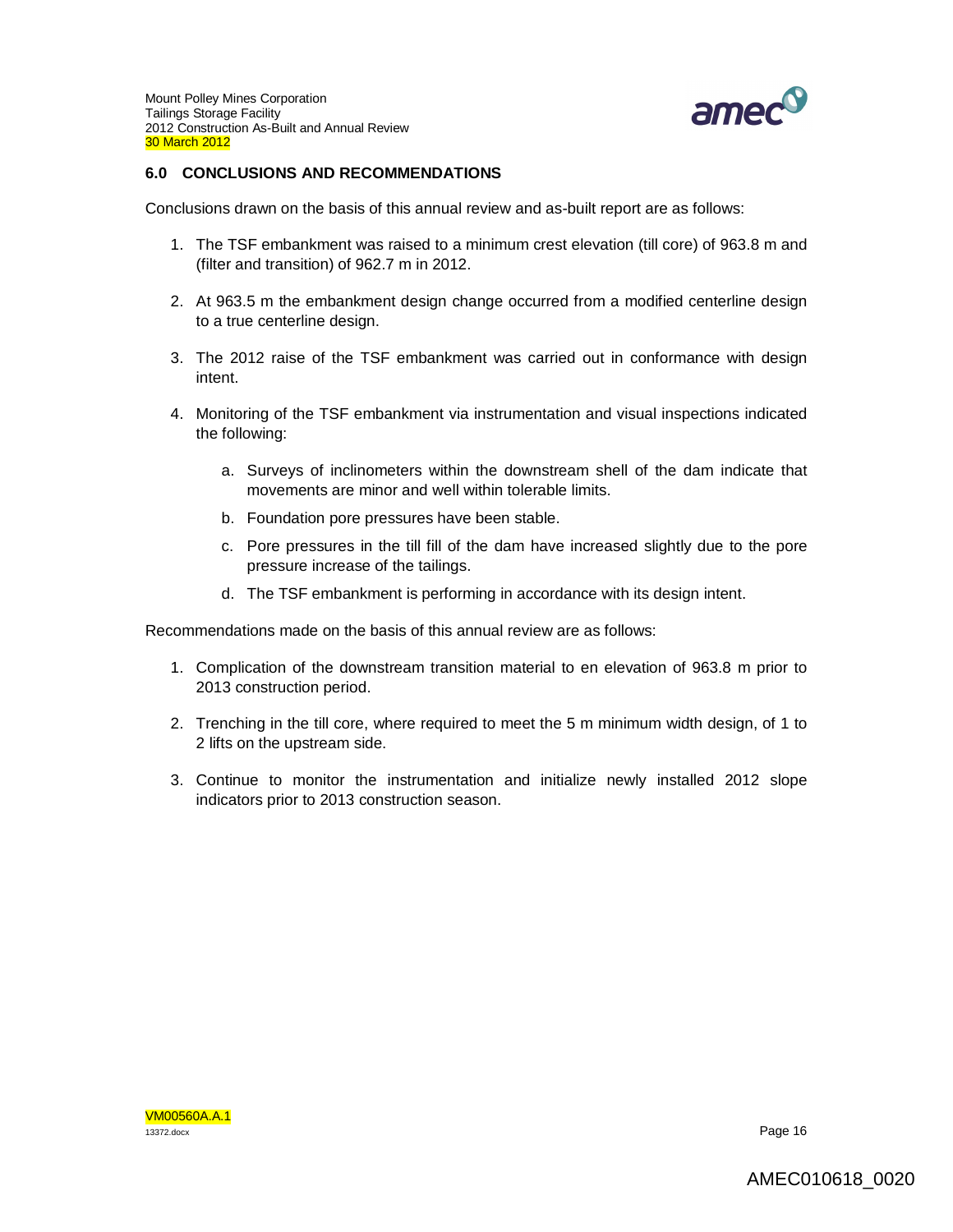

## **7.0 REPORT CLOSURE**

This report has been prepared for the exclusive use of Mount Polley Mine Corporation for specific application to the area within this report. Any use which a third party makes of this report, or any reliance on or decisions made based on it, are the responsibility of such third parties. AMEC accepts no responsibility for damages, if any, suffered by any third party as a result of decisions made or actions based on this report. It has been prepared in accordance with generally accepted geotechnical and tailings dam engineering practices. No other warranty, expressed or implied, is made.

Respectfully submitted,

**AMEC Environment & Infrastructure, a division of AMEC Americas Limited** *Reviewed by:*

Dmitri Ostritchenko, EIT Geotechnical Engineer

Steve Rice, P.Eng. Principal Engineer

Original paper copies signed and sealed by Daryl Dufault P.Eng.

Daryl Dufault, P.Eng. Project Manager

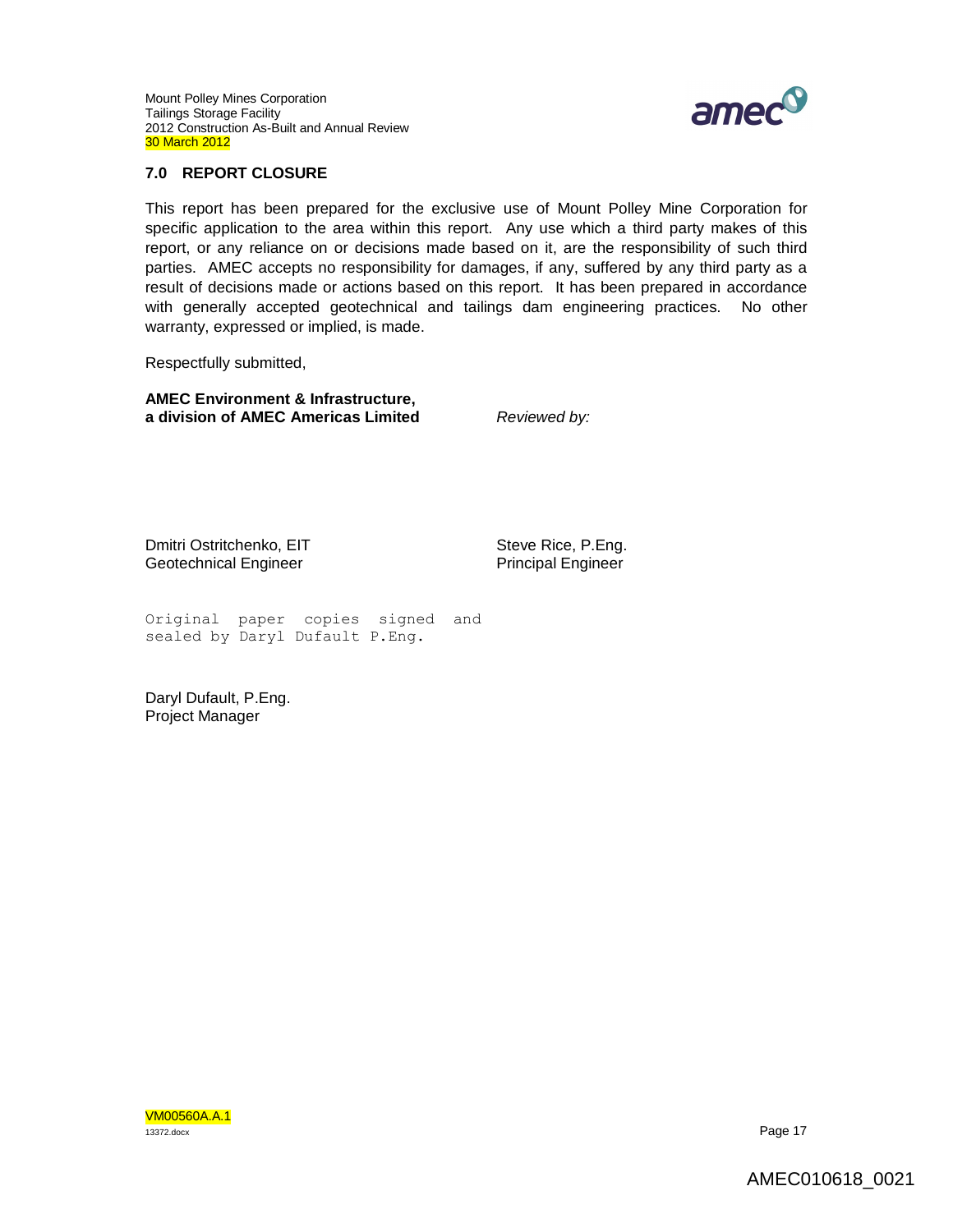

### **REFERENCES**

- *AMEC (2012). "2012 Stage 8A (965.0 m) Tailing Storage Facility Expansion", 30 March.*
- *AMEC (2012). "Construction Manual 2012", 30 March.*
- *AMEC (2012). "2012 Construction AS-built and Annual Review", 30 March.*
- *AMEC (2012). "2011 Geotechnical Site Investigation - Final", 28 March.*
- *AMEC (2011). "Construction Manual 2011", 20 April.*
- *AMEC (2011). "Tailings Storage Facility Instrumentation Review and Recommendations", 14 June.*
- *AMEC (2006). "Dam Safety Review Mt. Polley Mine - Tailings Storage Facility", December.*
- *CDA (Canadian Dam Association), 2007. Dam Safety Guidelines.*
- *KP (2011). "Mount Polley Mine – Tailings Storage Facility Report on 2010 Annual Inspection", 25 January.*
- *KP (2011). "Mount Polley Mine – Tailings Storage Facility Report on Stage 6B Construction", 25 January.*
- *KP (2007). "Mount Polley Mine – Stage 6 Design of the Tailings Storage Facility", 18 June.*
- *KP (2005). "Mount Polley Mine – Design of the Tailings Storage Facility to Ultimate Elevation", 18 June.*
- Leps, T.M., 1970. Review of Shearing Strength of Rockfill. ASCE Journal of the Soil Mech. and Found. *Eng. Div., SM4. July 1970. pp. 1159-1170.*

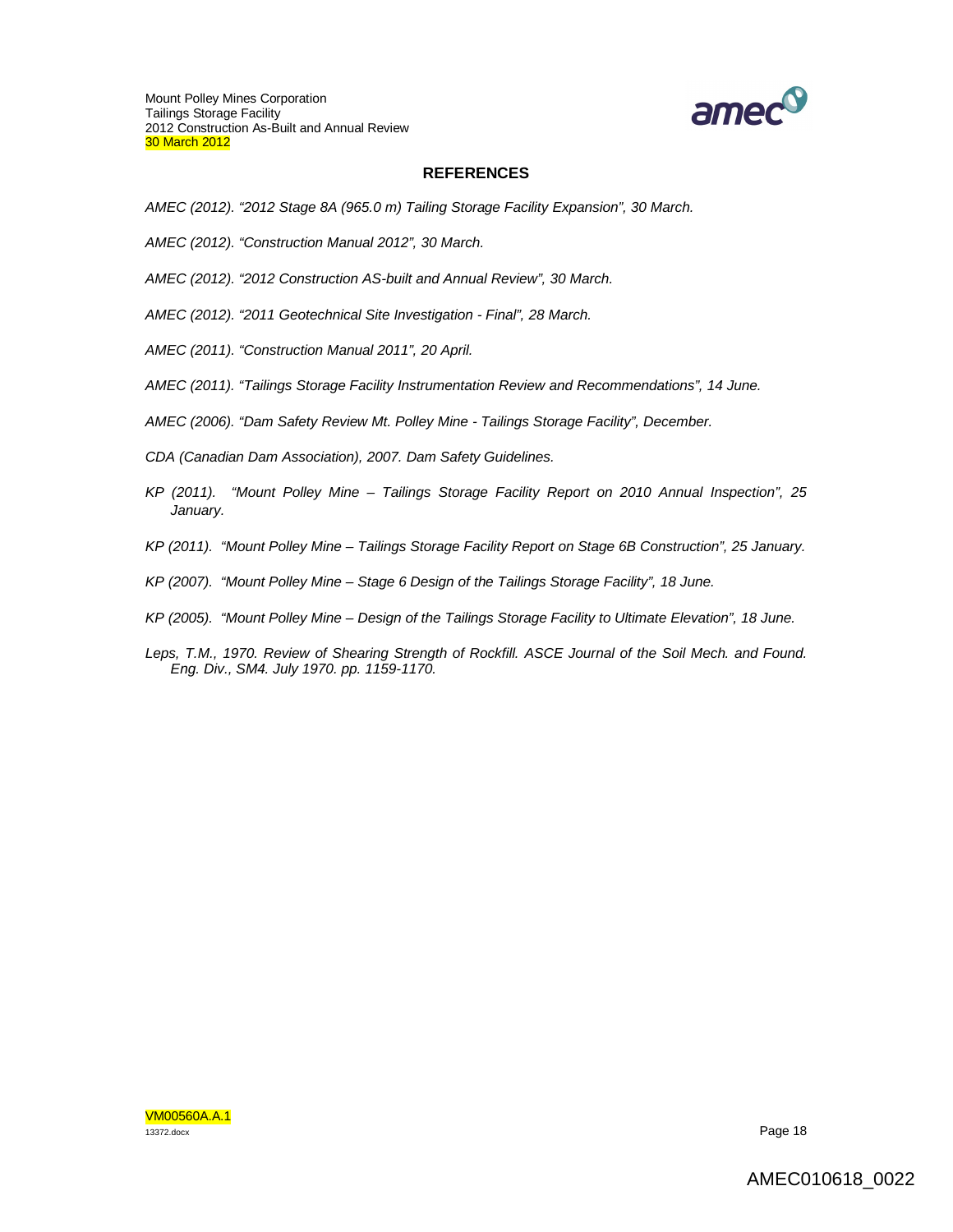

**DRAWINGS**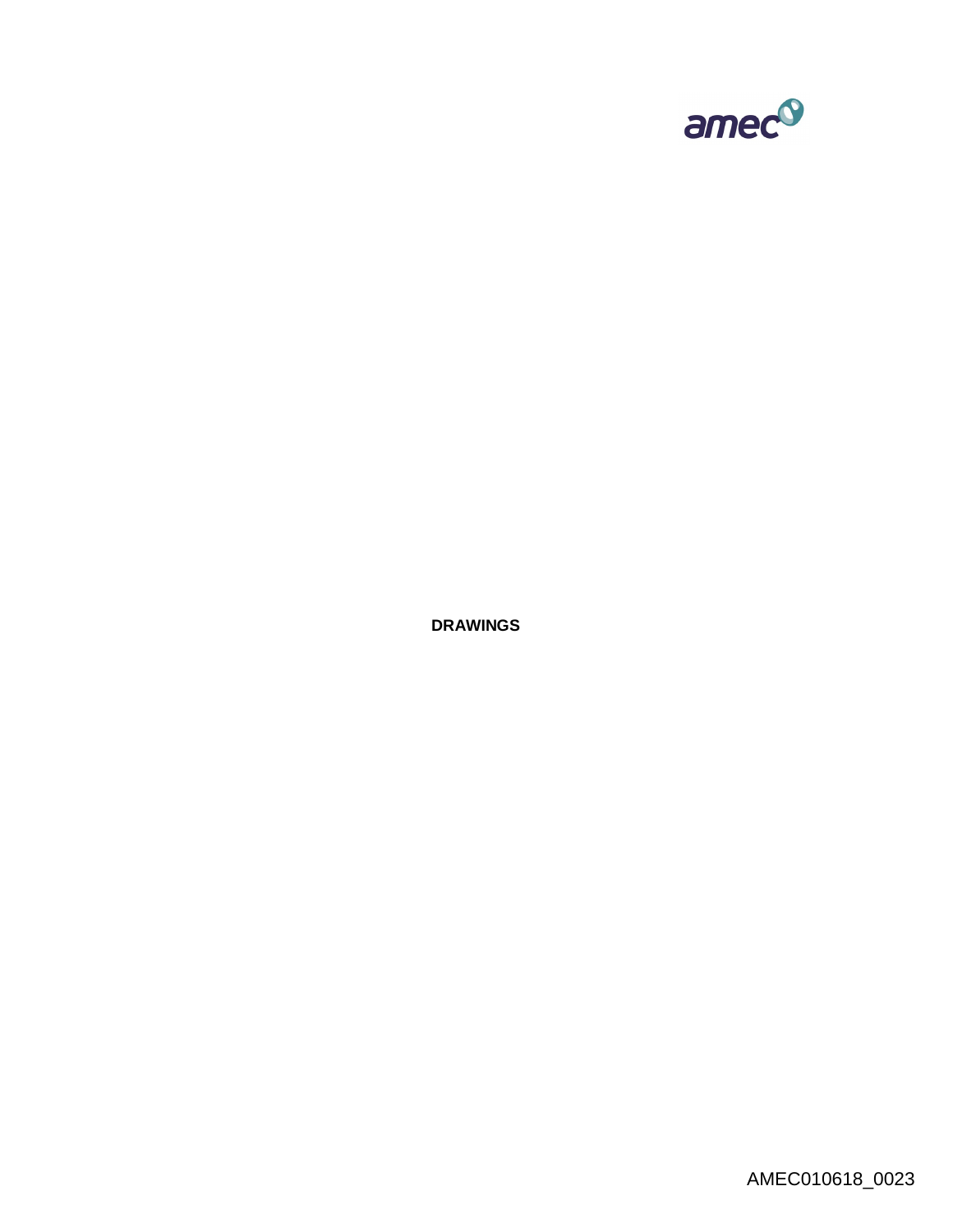

**APPENDIX A**

**MATERIAL TESTING RESULTS**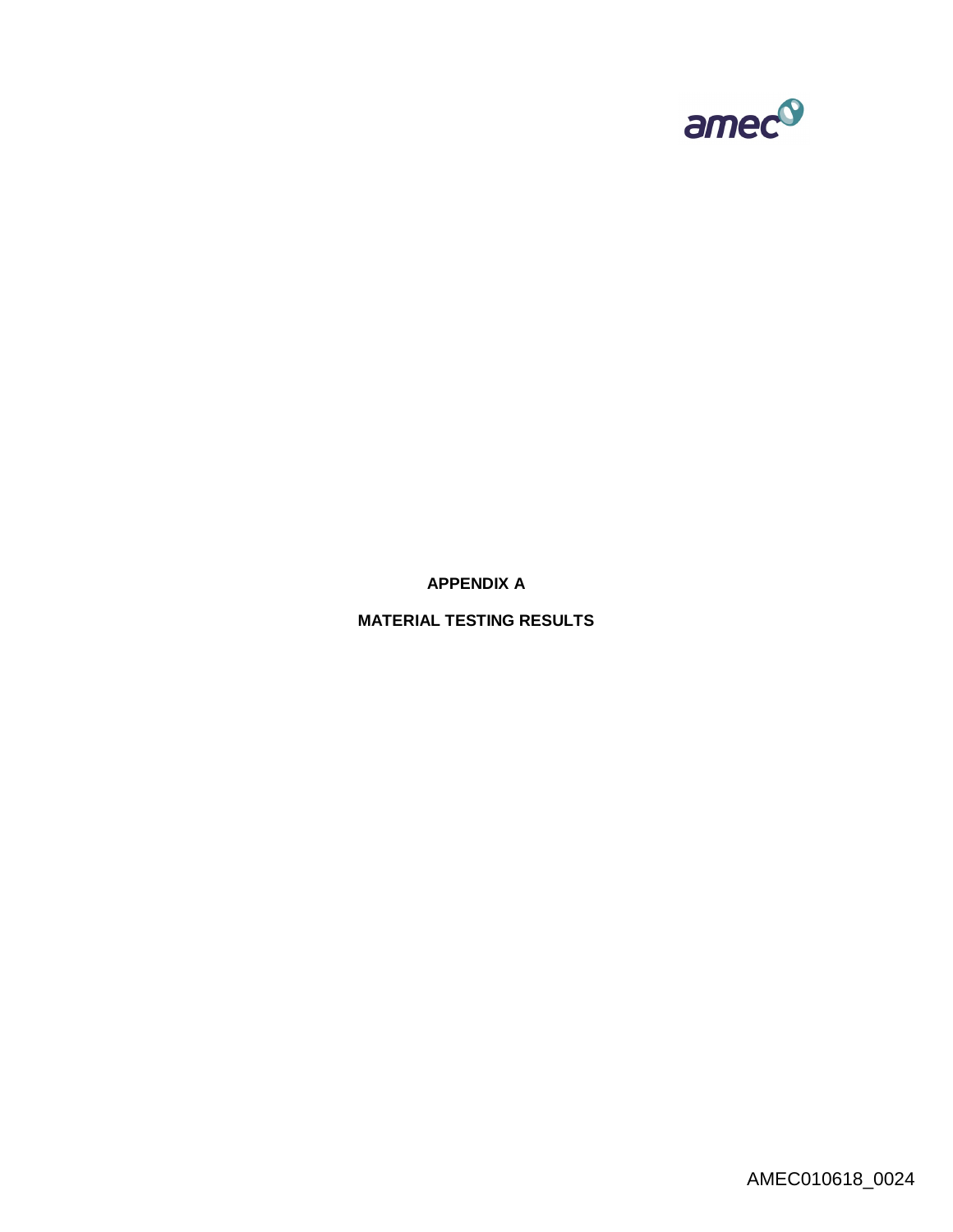

**APPENDIX B**

**INSTRUMENTATION PLOTS**